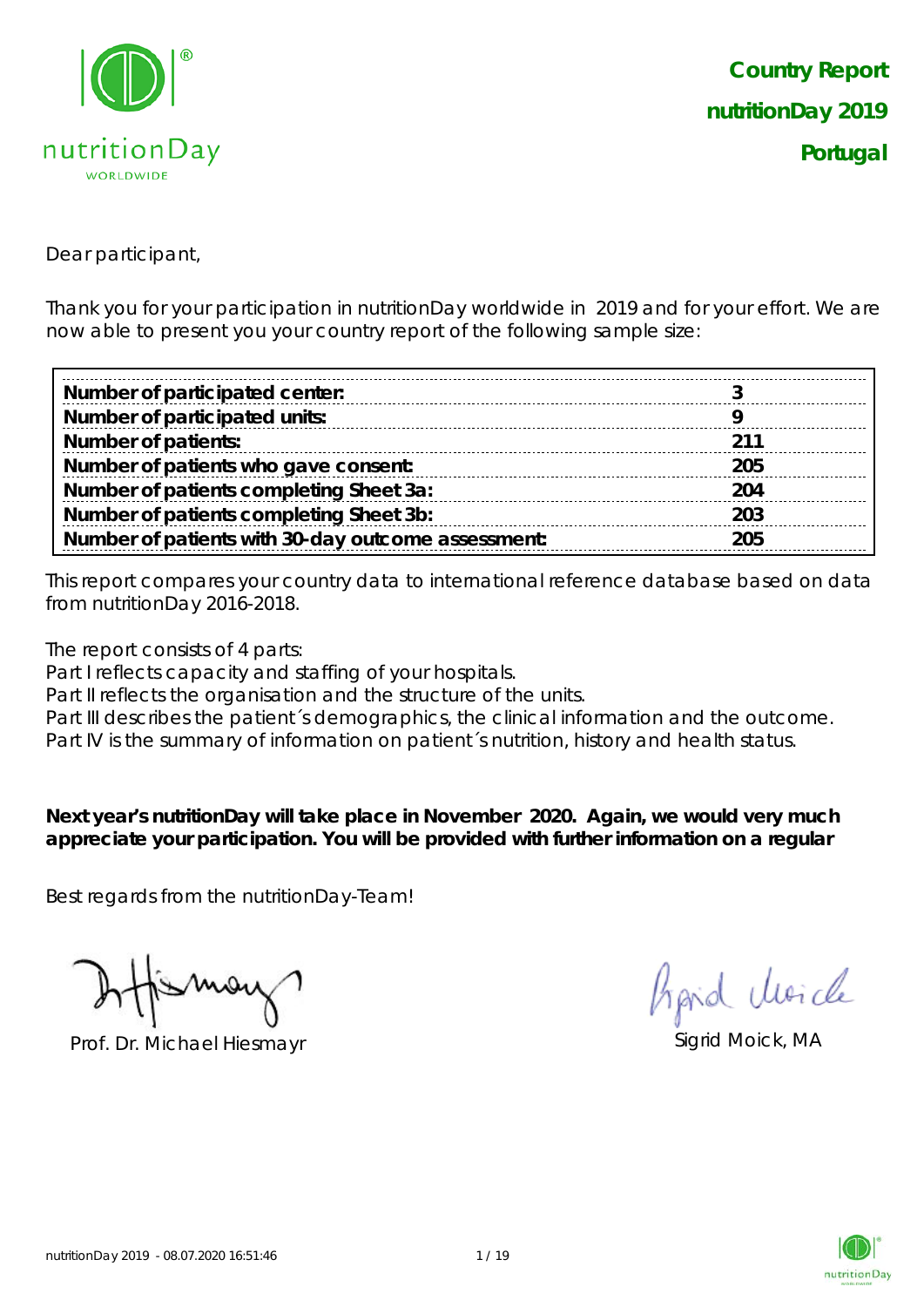### *I. Hospital capacity and staffing ("Hospital sheet")*

|                                                                                    | <b>YOUR RESULTS</b> | <b>REFERENCE RESULTS</b> |
|------------------------------------------------------------------------------------|---------------------|--------------------------|
| 1. Total number of beds in hospital                                                | 702 [552-851]       | 333 [194-630]            |
| 2. Total number of admissions in the hospital last<br>year                         |                     | 18005 [9101-36130]       |
| 3. Total number of staff in the hospital                                           |                     |                          |
| <b>Total medical doctors</b>                                                       |                     | 173 [80-399]             |
| <b>Medical specialists</b>                                                         |                     | 116 [53-250]             |
| Medical non-specialists                                                            |                     | 37 [14-84]               |
| <b>Nurses</b>                                                                      |                     | 420 [183-836]            |
| <b>Dieticians</b>                                                                  |                     | $5[2-9]$                 |
| <b>Nutritionists</b>                                                               |                     | $1[0-4]$                 |
| Pharmacists                                                                        |                     | $7[4-21]$                |
| Kitchen staff                                                                      |                     | 31 [15-59]               |
|                                                                                    |                     |                          |
| <b>Full time equivalent</b>                                                        |                     |                          |
| <b>Total medical doctors</b>                                                       | -                   | 148 [60-373]             |
| <b>Medical specialists</b>                                                         |                     | 98 [45-251]              |
| Medical non-specialists                                                            |                     | 36 [11-99]               |
| <b>Nurses</b>                                                                      |                     | 364 [180-788]            |
| <b>Dieticians</b>                                                                  |                     | $5[2-8]$                 |
| <b>Nutritionists</b>                                                               |                     | $1[0-3]$                 |
| Pharmacists                                                                        |                     | $6[3-18]$                |
| Kitchen staff                                                                      |                     | 29 [15-55]               |
|                                                                                    |                     |                          |
| 4. Does the hospital have a nutrition care strategy?                               |                     | 498 (79,4%) Yes          |
|                                                                                    |                     |                          |
| 5. Which nutrition-related standards or routine activities exist in your hospital? |                     |                          |
| Nutrition training is available                                                    | $0(0,0\%)$ Yes      | 434 (66,7%) Yes          |
| Nutrition steering committee is available                                          | $0(0,0\%)$ Yes      | 388 (59,6%) Yes          |
| Quality indicators are recorded and reported to national<br>or regional level      | $0(0,0\%)$ Yes      | 263 (40,4%) Yes          |
| Quality indicators are used for internal benchmarking                              | 0 (0,0%) Yes        | 337 (51,8%) Yes          |
| Patient feedback about food and food service is collected<br>using a questionnaire | $0(0,0\%)$ Yes      | 475 (73,0%) Yes          |
| None                                                                               | $0(0,0\%)$ Yes      | 30 (4,6%) Yes            |
| No answer given                                                                    | 2 (100,0%)          | 24 (3,7%)                |

### **6. Which codes are available /routinely used in your hospital for billing and reimbursement purposes?**

| <b>Codes available</b> |
|------------------------|
|------------------------|



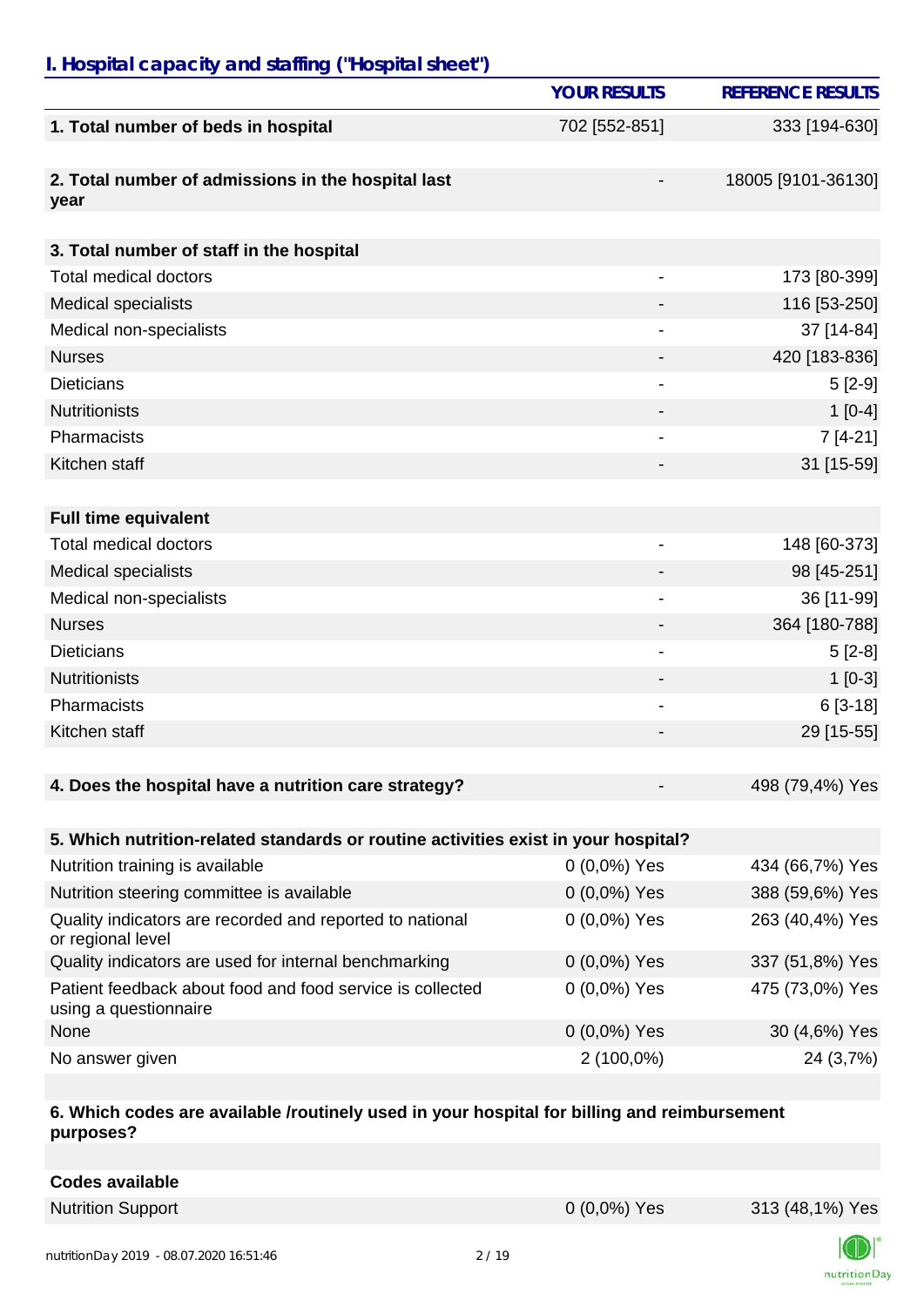| Oral nutrition supplements                                | 0 (0,0%) Yes   | 239 (36,7%) Yes |
|-----------------------------------------------------------|----------------|-----------------|
| Parenteral nutrition                                      | 0 (0,0%) Yes   | 375 (57,6%) Yes |
| <b>Enteral nutrition</b>                                  | 0 (0,0%) Yes   | 334 (51,3%) Yes |
| Dietary counseling                                        | 0 (0,0%) Yes   | 235 (36,1%) Yes |
| Specific dietary interventions                            | 0 (0,0%) Yes   | 181 (27,8%) Yes |
| Screening for malnutrition                                | 0 (0,0%) Yes   | 187 (28,7%) Yes |
| <b>Risk of malnutrition</b>                               | 0 (0,0%) Yes   | 160 (24,6%) Yes |
| Malnutrition (in general)                                 | 0 (0,0%) Yes   | 294 (45,2%) Yes |
| Severity of malnutrition (i.e. mild, moderate, severe)    | 0 (0,0%) Yes   | 280 (43,0%) Yes |
| No information available from billing/finance/controlling | $0(0,0\%)$ Yes | 109 (16,7%) Yes |
| No answer given                                           |                | 42 (6,5%)       |
|                                                           |                |                 |
| <b>Codes routinely used</b>                               |                |                 |
| <b>Nutrition Support</b>                                  | $0(0,0\%)$ Yes | 270 (41,5%) Yes |
| Oral nutrition supplements                                | 0 (0,0%) Yes   | 209 (32,1%) Yes |
| Parenteral nutrition                                      | 0 (0,0%) Yes   | 343 (52,7%) Yes |
| <b>Enteral nutrition</b>                                  | 0 (0,0%) Yes   | 307 (47,2%) Yes |
| Dietary counseling                                        | 0 (0,0%) Yes   | 198 (30,4%) Yes |
| Specific dietary interventions                            | 0 (0,0%) Yes   | 159 (24,4%) Yes |
| Screening for malnutrition                                | 0 (0,0%) Yes   | 149 (22,9%) Yes |
| <b>Risk of malnutrition</b>                               | $0(0,0\%)$ Yes | 128 (19,7%) Yes |
| Malnutrition (in general)                                 | 0 (0,0%) Yes   | 255 (39,2%) Yes |
| Severity of malnutrition (i.e. mild, moderate, severe)    | $0(0,0\%)$ Yes | 242 (37,2%) Yes |
| No information available from billing/finance/controlling | $0(0,0\%)$ Yes | 120 (18,4%) Yes |
| No answer given                                           |                | 53 (8,1%)       |

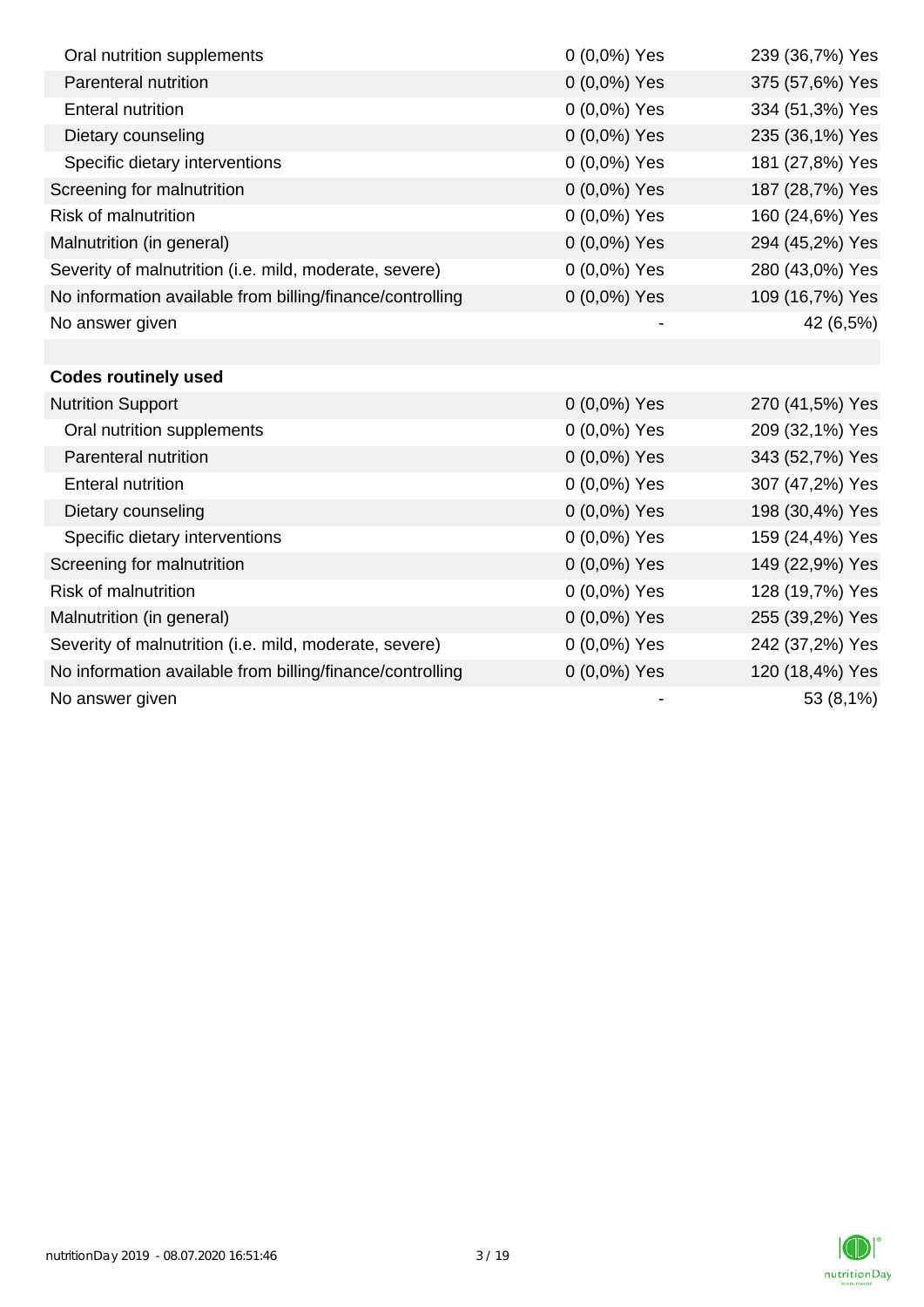# *II. Unit organisation and structures ("Sheet 1a/1b")*

|                                                                       | <b>YOUR RESULTS</b> | <b>REFERENCE RESULTS</b> |
|-----------------------------------------------------------------------|---------------------|--------------------------|
|                                                                       |                     |                          |
| Internal Medicine / General                                           | 5(55,6%)            | 21.1%                    |
| Internal Medicine / Cardiology                                        | $0(0,0\%)$          | 4.3%                     |
| Internal Medicine / Gastroenterology & hepatology                     | $1(11,1\%)$         | 7.8%                     |
| <b>Internal Medicine / Geriatrics</b>                                 | $0(0,0\%)$          | 9.7%                     |
| Internal Medicine / Infectious diseases                               | $0(0,0\%)$          | 0.6%                     |
| Internal Medicine / Nephrology                                        | $0(0,0\%)$          | 1.2%                     |
| Internal Medicine / Oncology (incl. radiotherapy)                     | $1(11,1\%)$         | 8.1%                     |
| Interdisciplinary                                                     | $0(0,0\%)$          | 3.4%                     |
| Long term care                                                        | $0(0,0\%)$          | 2.0%                     |
| Neurology                                                             | $0(0,0\%)$          | 3.6%                     |
| Surgery / General                                                     | $0(0,0\%)$          | 15.7%                    |
| Surgery/ Cardiac/Vascular/Thoracic                                    | $0(0,0\%)$          | 1.4%                     |
| Surgery / Neurosurgery                                                | $0(0,0\%)$          | 0.9%                     |
| Surgery / Orthopedic                                                  | $0(0,0\%)$          | 4.2%                     |
| Trauma                                                                | $0(0,0\%)$          | 0.9%                     |
| Ear Nose Throat (ENT)                                                 | $0(0,0\%)$          | 1.7%                     |
| Gynecology / Obstetrics                                               | $0(0,0\%)$          | 1.4%                     |
| <b>Pediatrics</b>                                                     | $0(0,0\%)$          | 0.1%                     |
| Psychiatry                                                            | $0(0,0\%)$          | 0.9%                     |
| <b>Others</b>                                                         | 2(22,2%)            | 11.1%                    |
|                                                                       |                     |                          |
| 2. Number of registered inpatients at noon                            | 18 [15-20]          | 25 [19-32]               |
|                                                                       |                     |                          |
| 3. Total bed capacity of the unit                                     | 21 [20-26]          | 30 [24-40]               |
|                                                                       |                     |                          |
| 4. Number of each type of staff in the unit for TODAY's morning shift |                     |                          |
|                                                                       |                     |                          |
| <b>Fully trained</b>                                                  |                     |                          |
| Medical doctors                                                       | 7 [5-10]            | $4[2-7]$                 |

| <b>Nurses</b>                        | $6[5-6]$                 | $5[3-8]$ |
|--------------------------------------|--------------------------|----------|
| Nursing aides                        | $4[4-4]$                 | $2[1-4]$ |
| <b>Dieticians</b>                    | $1[1-1]$                 | $1[0-1]$ |
| <b>Nutritionists</b>                 | $1[1-1]$                 | $0[0-1]$ |
| Administrative staff                 | $1[1-1]$                 | $1[0-1]$ |
| Other staff involved in patient care | $2[2-3]$                 | $1[0-2]$ |
|                                      |                          |          |
| In training                          |                          |          |
| <b>Medical doctors</b>               | $4[4-4]$                 | $1[0-3]$ |
| <b>Medical students</b>              | $\overline{\phantom{0}}$ | $0[0-2]$ |
| <b>Nurses</b>                        | $3[3-3]$                 | $1[0-3]$ |
|                                      |                          |          |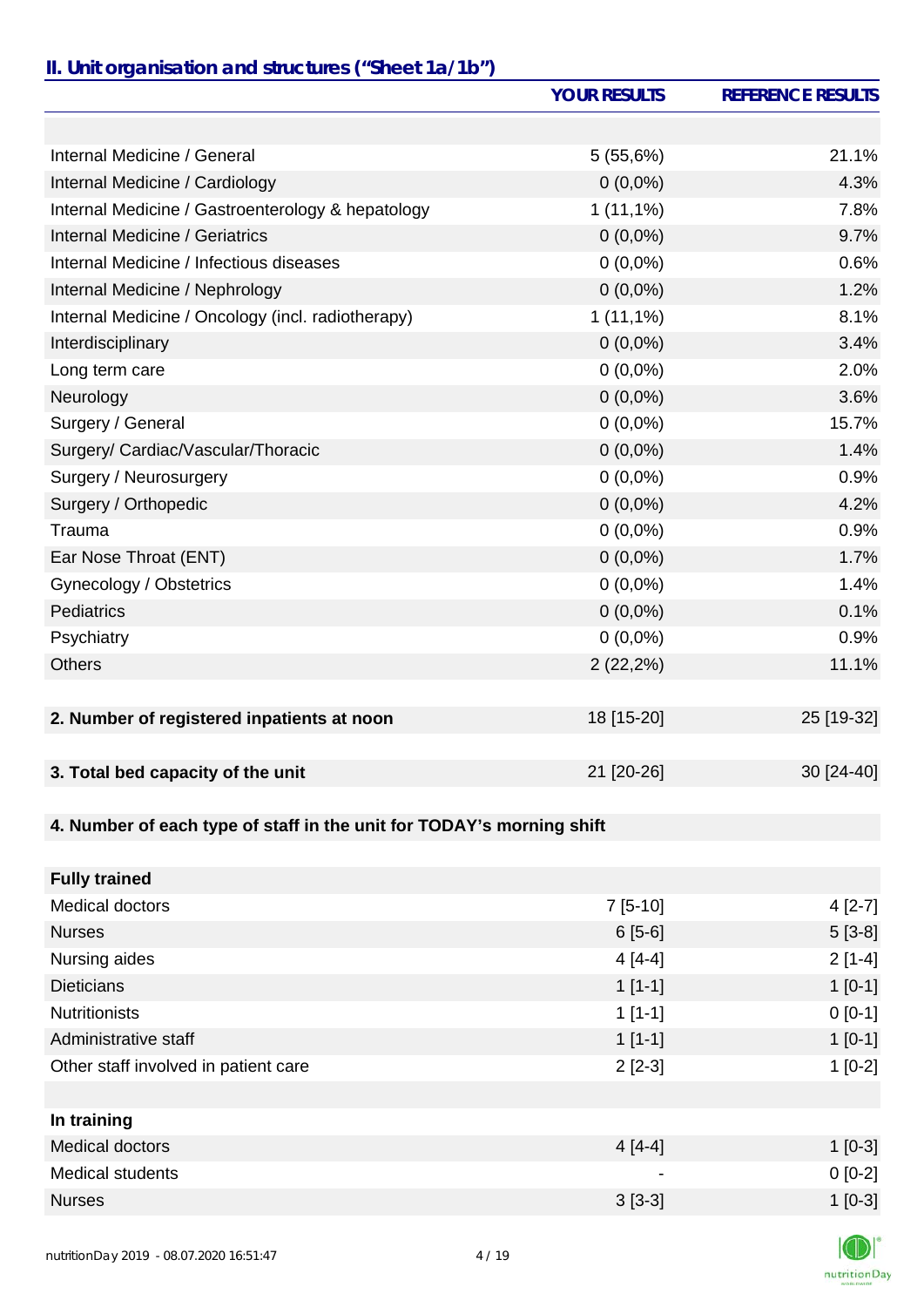| Nursing aides                                                                                       |                          | $0[0-0]$         |
|-----------------------------------------------------------------------------------------------------|--------------------------|------------------|
| <b>Dieticians</b>                                                                                   |                          | $0[0-0]$         |
| <b>Nutritionists</b>                                                                                | $1[1-1]$                 | $0[0-0]$         |
| Other staff involved in patient care                                                                | $1[1-1]$                 | $0[0-0]$         |
| 5. Is there a nutrition support team in your hospital<br>available?                                 | 2 (100,0%) Yes           | 1018 (78,3%) Yes |
| 6. Does the unit have a nutrition care strategy?                                                    | 2 (100,0%) Yes           | 984 (75,7%) Yes  |
| 7. Is there a person in your unit responsible for<br>nutrition care?                                | 2 (100,0%) Yes           | 922 (70,9%) Yes  |
| 8. Is there a dietician, nutritionist or dietetic assistant<br>available for your unit?             | 8 (100,0%) Yes           | 1239 (90,8%) Yes |
| 9. Is specific staff responsible for providing feeding<br>assistance to patients during meal times? | $0(0,0\%)$ Yes           | 780 (60,0%) Yes  |
| 10. How do you MAINLY screen/monitor patients for<br>malnutrition?                                  |                          |                  |
| At admission                                                                                        |                          |                  |
| No routine screening                                                                                | $\overline{\phantom{a}}$ | 109 (7,6%)       |
| No fixed criteria                                                                                   |                          | 21(1,5%)         |
| Experience / visual assessment only                                                                 |                          | 102 (7,1%)       |
| Weighing / BMI only                                                                                 |                          | 201 (14,1%)      |
| Nutritional Risk Screening (NRS) 2002                                                               | 2 (22,2%) Yes            | 462 (32,3%)      |
| Malnutrition Universal Screening Tool (MUST)                                                        | 5 (55,6%) Yes            | 81 (5,7%)        |
| Malnutrition Screening tool (MST)                                                                   |                          | 115 (8,0%)       |
| <b>SNAQ</b>                                                                                         |                          | 13 (0,91%)       |
| Other formal tool                                                                                   | 1 (11,1%) Yes            | 249 (17,4%)      |
| I do not know                                                                                       |                          | 11 (0,77%)       |
| Missing                                                                                             | $1(11,1\%)$              | 66 (4,6%)        |
|                                                                                                     |                          |                  |
| <b>During hospital stay</b>                                                                         |                          |                  |
| No routine monitoring                                                                               |                          | 133 (9,3%)       |
| No fixed criteria                                                                                   | 6 (66,7%) Yes            | 118 (8,3%)       |
| Experience / visual assessment only                                                                 |                          | 235 (16,4%)      |
| Weighing / BMI only                                                                                 | 1 (11,1%) Yes            | 471 (32,9%)      |
| Other formal tool                                                                                   | 1 (11,1%) Yes            | 375 (26,2%)      |
| I do not know                                                                                       |                          | 32(2,2%)         |
| Missing                                                                                             | $1(11,1\%)$              | 66 (4,6%)        |
|                                                                                                     |                          |                  |
| 11a. Do you routinely use guidelines or standards for<br>nutrition care?                            | 2 (100,0%) Yes           | 1043 (82,1%) Yes |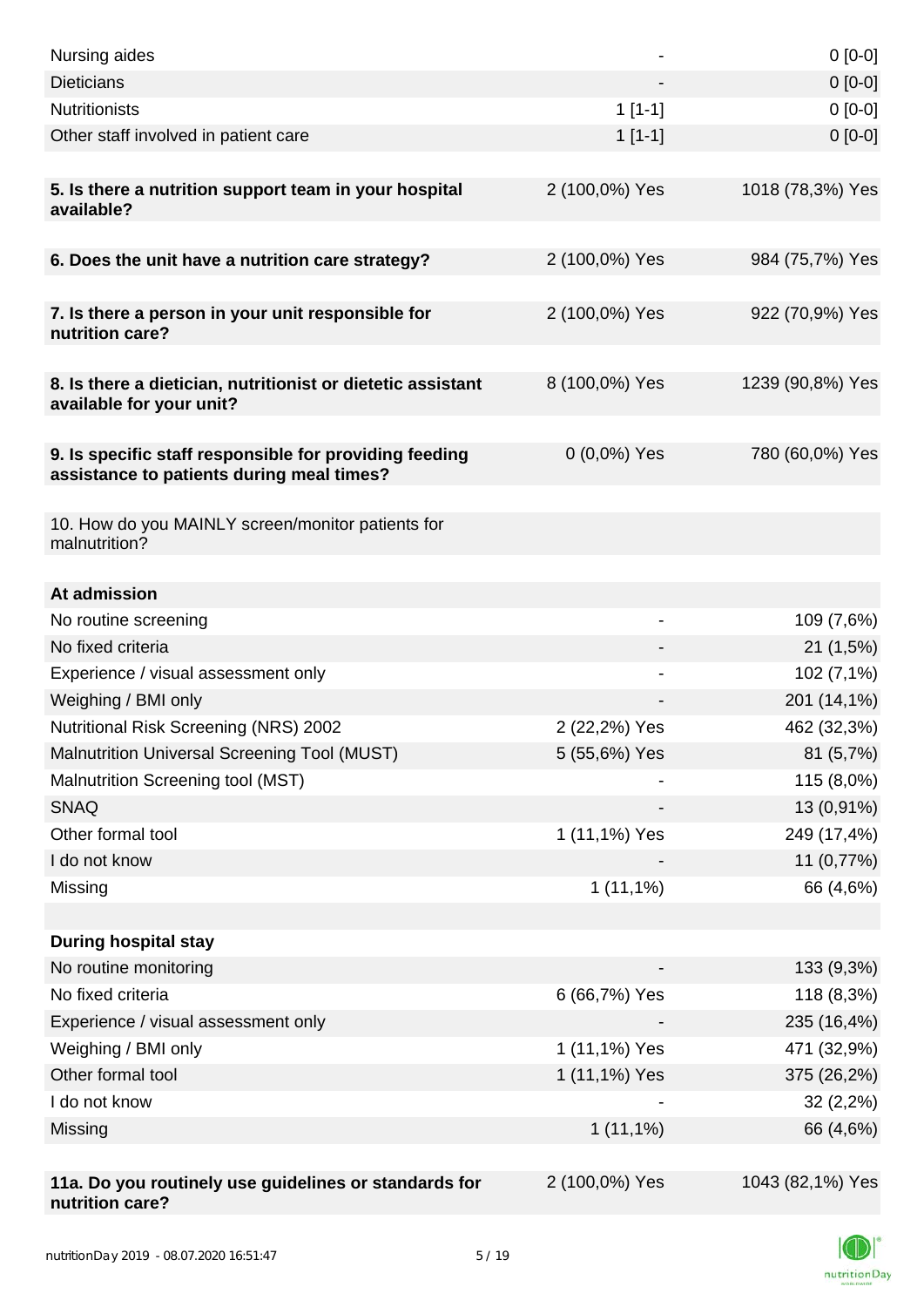| 11b. If yes, which one is mainly used?  |                          |             |
|-----------------------------------------|--------------------------|-------------|
| International guidelines                | 1 (50,0%) Yes            | 257 (24,6%) |
| National guidelines                     |                          | 166 (15,9%) |
| Standards on hospital level             |                          | 378 (36,2%) |
| Standards on unit level                 | 1 (50,0%) Yes            | 65 (6,2%)   |
| Individual patient nutrition care plans |                          | 155 (14,9%) |
| Other                                   | $\overline{\phantom{0}}$ | $11(1,1\%)$ |
| Missing                                 |                          | $11(1,1\%)$ |
|                                         |                          |             |

## **12. What is routinely done in your unit for given patient groups?**

| At risk                                                    |               |             |
|------------------------------------------------------------|---------------|-------------|
| Watchful waiting                                           |               | 399 (27,9%) |
| Discuss nutrition care activities during ward rounds       | 1 (11,1%) Yes | 614 (42,9%) |
| Develop an individual nutrition care plan                  |               | 720 (50,3%) |
| Initiate treatment / nutrition intervention                |               | 820 (57,3%) |
| Consult a nutrition expert (dietician, nutritionist, etc.) |               | 828 (57,9%) |
| Consult a medical professional                             | 1 (11,1%) Yes | 505 (35,3%) |
| Calculate energy requirements                              |               | 652 (45,6%) |
| Calculate protein requirements                             |               | 630 (44,1%) |
|                                                            |               |             |
| <b>Malnourished</b>                                        |               |             |
| Watchful waiting                                           |               | 280 (19,6%) |
| Discuss nutrition care activities during ward rounds       |               | 675 (47,2%) |
| Develop an individual nutrition care plan                  | 1 (11,1%) Yes | 792 (55,4%) |
| Initiate treatment / nutrition intervention                | 1 (11,1%) Yes | 884 (61,8%) |
| Consult a nutrition expert (dietician, nutritionist, etc.) |               | 823 (57,6%) |
| Consult a medical professional                             |               | 579 (40,5%) |
| Calculate energy requirements                              | 1 (11,1%) Yes | 763 (53,4%) |
| Calculate protein requirements                             | 1 (11,1%) Yes | 745 (52,1%) |
|                                                            |               |             |
| <b>Every patient</b>                                       |               |             |
| Watchful waiting                                           | 2 (22,2%) Yes | 700 (49,0%) |
| Discuss nutrition care activities during ward rounds       | 1 (11,1%) Yes | 358 (25,0%) |
| Develop an individual nutrition care plan                  | 1 (11,1%) Yes | 250 (17,5%) |
| Initiate treatment / nutrition intervention                | 1 (11,1%) Yes | 197 (13,8%) |
| Consult a nutrition expert (dietician, nutritionist, etc.) | 2 (22,2%) Yes | 264 (18,5%) |
| Consult a medical professional                             |               | 307 (21,5%) |
| Calculate energy requirements                              | 1 (11,1%) Yes | 186 (13,0%) |
| Calculate protein requirements                             | 1 (11,1%) Yes | 168 (11,7%) |
|                                                            |               |             |

### **Never**

Watchful waiting 105 (7,3%)

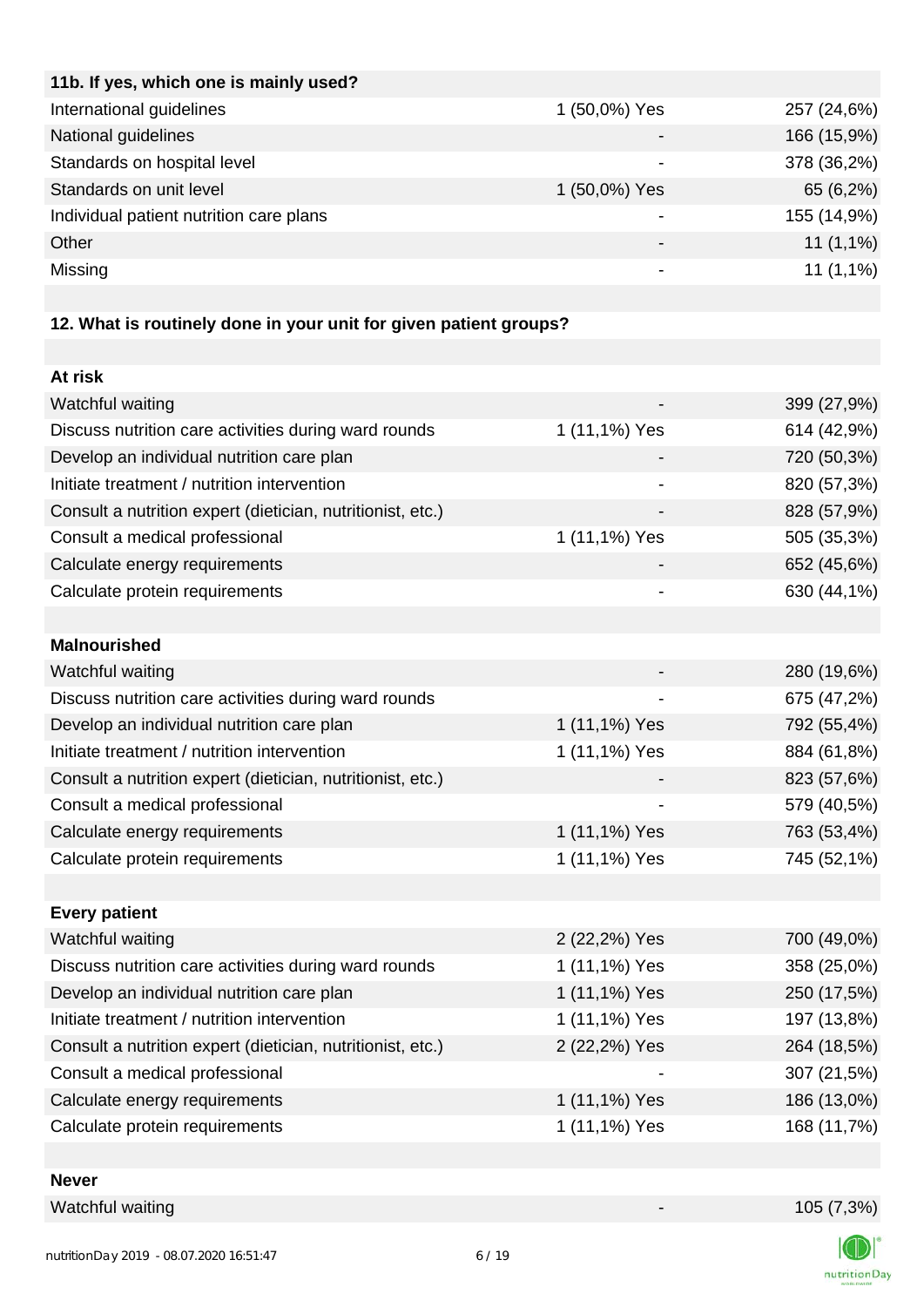| Discuss nutrition care activities during ward rounds               |               | 77 (5,4%)    |
|--------------------------------------------------------------------|---------------|--------------|
| Develop an individual nutrition care plan                          |               | 62 (4,3%)    |
| Initiate treatment / nutrition intervention                        |               | 19 (1,3%)    |
| Consult a nutrition expert (dietician, nutritionist, etc.)         |               | 20 (1,4%)    |
| Consult a medical professional                                     | -             | 146 (10,2%)  |
| Calculate energy requirements                                      |               | 141 (9,9%)   |
| Calculate protein requirements                                     | -             | 165 (11,5%)  |
|                                                                    |               |              |
| I do not know                                                      |               |              |
| Watchful waiting                                                   |               | 71 (5,0%)    |
| Discuss nutrition care activities during ward rounds               |               | 54 (3,8%)    |
| Develop an individual nutrition care plan                          |               | 41 (2,9%)    |
| Initiate treatment / nutrition intervention                        |               | 34 (2,4%)    |
| Consult a nutrition expert (dietician, nutritionist, etc.)         |               | 33(2,3%)     |
| Consult a medical professional                                     | 1 (11,1%) Yes | 86 (6,0%)    |
| Calculate energy requirements                                      |               | 65 (4,5%)    |
| Calculate protein requirements                                     |               | 71 (5,0%)    |
|                                                                    |               |              |
| 13. When do you routinely weigh your patients?                     |               |              |
| at admission                                                       | 2 (22,2%) Yes | 928 (64,9%)  |
| Within 24 hours                                                    | 6 (66,7%) Yes | 210 (14,7%)  |
| Within 48 hours                                                    |               | 79 (5,5%)    |
| Within 72 hours                                                    | 1 (11,1%) Yes | 39 (2,7%)    |
| Every week                                                         | 2 (22,2%) Yes | 627 (43,8%)  |
| Occasionally                                                       | 1 (11,1%) Yes | 158 (11,0%)  |
| When requested                                                     | 5 (55,6%) Yes | 728 (50,9%)  |
| At discharge                                                       |               | 67 (4,7%)    |
| Never                                                              |               | 17 (1,2%)    |
| I do not know                                                      |               | 6(0,42%)     |
| No answer given                                                    | 3(16,7%)      | 69 (4,8%)    |
|                                                                    |               |              |
| 14. What do you do to support adequate food intake of patients?    |               |              |
| Offer additional meals or in between snacks                        | 7 (77,8%) Yes | 1096 (76,6%) |
| Offer meal choices                                                 | 7 (77,8%) Yes | 1055 (73,8%) |
| Offer different portion sizes                                      | 6 (66,7%) Yes | 934 (65,3%)  |
| Consider food presentation                                         |               | 502 (35,1%)  |
| Change food texture/consistency as needed                          | 8 (88,9%) Yes | 1175 (82,2%) |
| Consider patient problems with eating and drinking                 | 7 (77,8%) Yes | 1166 (81,5%) |
| Ensure that mealtimes are undisturbed/protected<br>mealtime policy |               | 324 (22,7%)  |
| Promote positive eating environment                                | 5 (55,6%) Yes | 419 (29,3%)  |
| Consider cultural/religious preferences                            | 7 (77,8%) Yes | 903 (63,1%)  |
| Consider patient allergies / intolerances                          | 8 (88,9%) Yes | 1045 (73,1%) |
| Other                                                              | 3 (33,3%) Yes | 103 (7,2%)   |

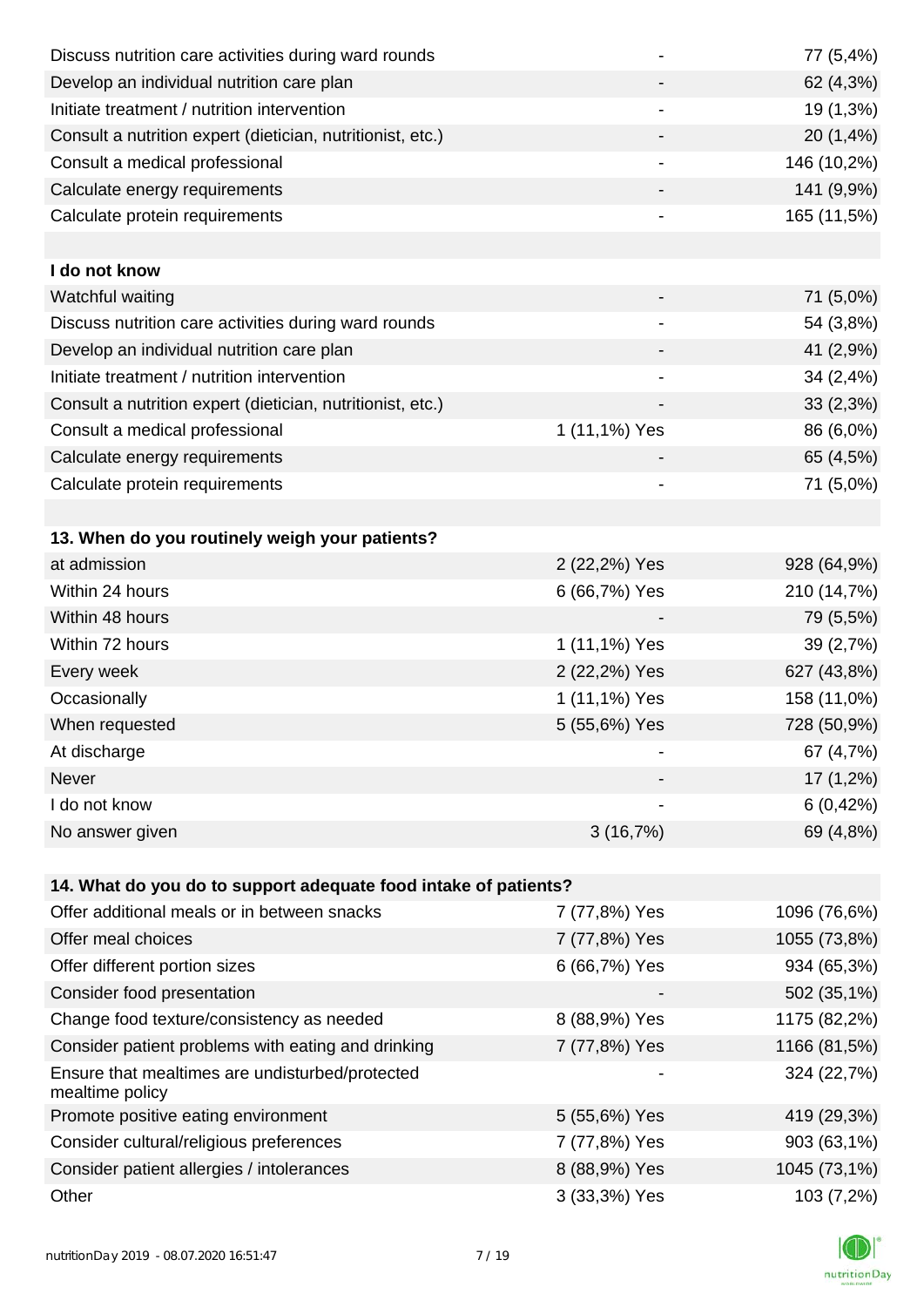| I do not know                                                                        |               | 26 (1,8%)                                                                   |
|--------------------------------------------------------------------------------------|---------------|-----------------------------------------------------------------------------|
| No answer given                                                                      | $1(11,1\%)$   | 67 (4,7%)                                                                   |
|                                                                                      |               |                                                                             |
| 15. Which nutrition-related standards or routine activities exist in your unit?      |               |                                                                             |
| Nutrition training is available                                                      | 1 (11,1%) Yes | 821 (57,4%)                                                                 |
| Reporting of nutrition related information to hospital<br>managers                   | 1 (11,1%) Yes | 608 (42,5%)                                                                 |
| Quality indicators are recorded and reported to national<br>or regional level        |               | 448 (31,3%)                                                                 |
| Quality indicators are used for internal benchmarking                                | 1 (11,1%) Yes | 513 (35,9%)                                                                 |
| Patient feedback about food and food service is collected<br>using a questionnaire   | 2 (22,2%) Yes | 884 (61,8%)                                                                 |
| None                                                                                 |               | 41 (2,9%)                                                                   |
| I do not know                                                                        |               | 61 (4,3%)                                                                   |
| No answer given                                                                      | 7(77,8%)      | 151 (10,6%)                                                                 |
|                                                                                      |               |                                                                             |
| 16. At admission what is asked and documented?                                       |               |                                                                             |
| Change in weight                                                                     | 2 (22,2%) Yes | 1104 (77,2%)                                                                |
| Eating habits/difficulties                                                           | 2 (22,2%) Yes | 1041 (72,8%)                                                                |
| Nutrition before admission                                                           |               | 823 (57,6%)                                                                 |
| None                                                                                 |               | 18 (1,3%)                                                                   |
| I do not know                                                                        |               | 33(2,3%)                                                                    |
| No answer given                                                                      | 7(77,8%)      | 153 (10,7%)                                                                 |
|                                                                                      |               |                                                                             |
| 17. On what forms is there a specific part about eating, nutrition or malnutrition?  |               |                                                                             |
|                                                                                      |               |                                                                             |
| a. Patient Record has a section for                                                  |               |                                                                             |
| indicating if the patient is malnourished or at risk of<br>malnutrition              | 1 (11,1%) Yes | 1037 (72,5%)                                                                |
| nutrition treatment                                                                  | 2 (22,2%) Yes | 837 (58,5%)                                                                 |
| None                                                                                 |               | 65 (4,5%)                                                                   |
| I do not know                                                                        |               | 42 (2,9%)                                                                   |
|                                                                                      |               |                                                                             |
| b. Discharge Letter                                                                  |               |                                                                             |
|                                                                                      |               |                                                                             |
| summarizes nutrition treatment received during stay                                  |               |                                                                             |
| makes future nutrition-related recommendations                                       | 1 (11,1%) Yes | 816 (57,1%)                                                                 |
| None                                                                                 | 1 (11,1%) Yes | 137 (9,6%)                                                                  |
| I do not know                                                                        |               | 128 (9,0%)                                                                  |
|                                                                                      |               |                                                                             |
| 18. Do you provide brochures about malnutrition to<br>at risk/malnourished patients? | 1 (50,0%) Yes |                                                                             |
|                                                                                      |               |                                                                             |
| 19. Who filled in this sheet?                                                        |               |                                                                             |
| <b>Head staff</b>                                                                    | 1 (11,1%) Yes |                                                                             |
| <b>Dietician</b>                                                                     | 2 (22,2%) Yes |                                                                             |
| <b>Nurse</b>                                                                         |               | 592 (41,4%)<br>519 (45,2%) Yes<br>411 (28,7%)<br>717 (50,1%)<br>388 (27,1%) |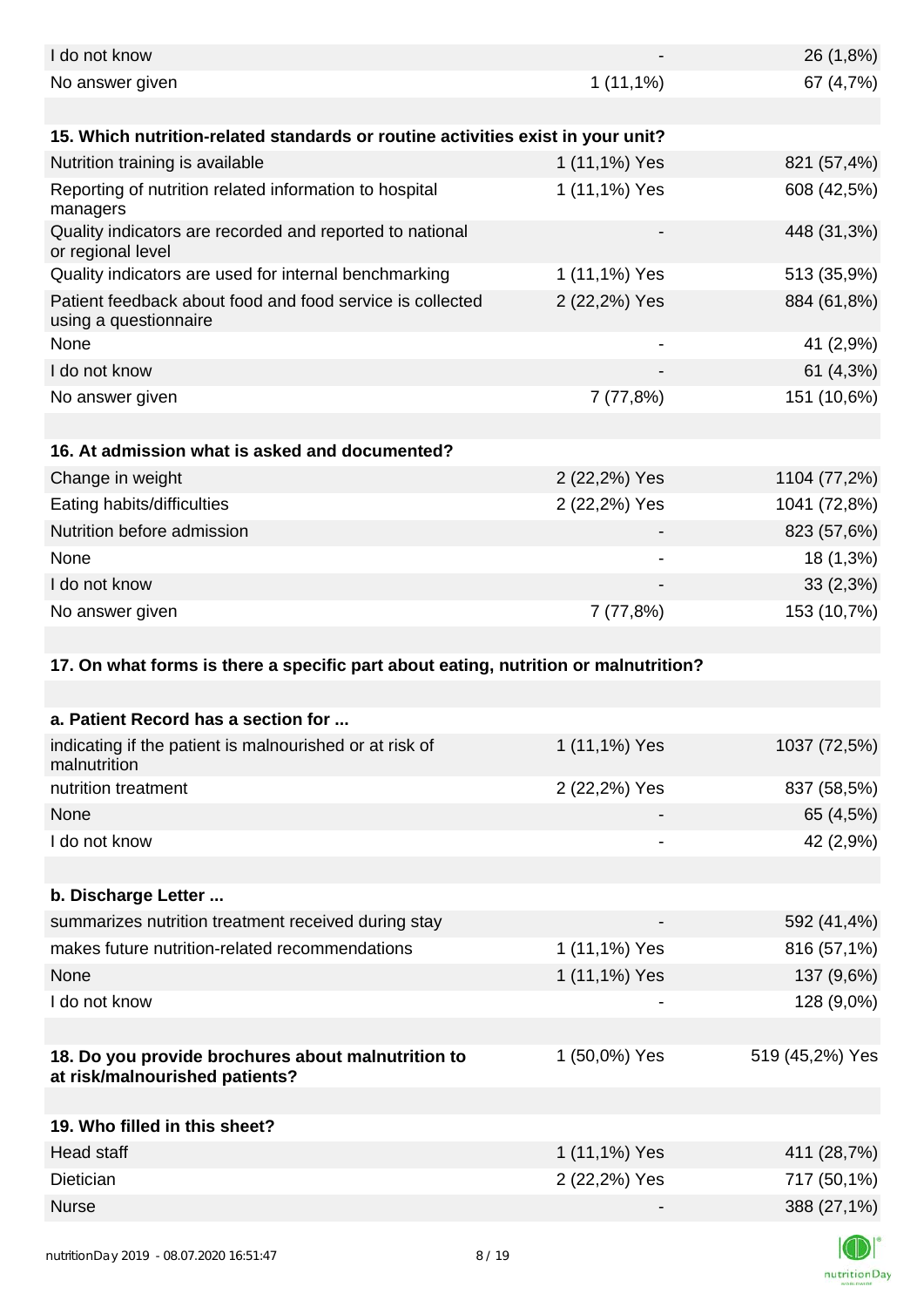| Physician            | $\overline{\phantom{a}}$     | 175 (12,2%) |
|----------------------|------------------------------|-------------|
| Administrative staff | $\qquad \qquad \blacksquare$ | 13 (0,91%)  |
| Other                | $\,$                         | 71 (5,0%)   |
| None                 | $\overline{\phantom{0}}$     |             |
| I do not know        | $\,$                         | 15 (1,0%)   |

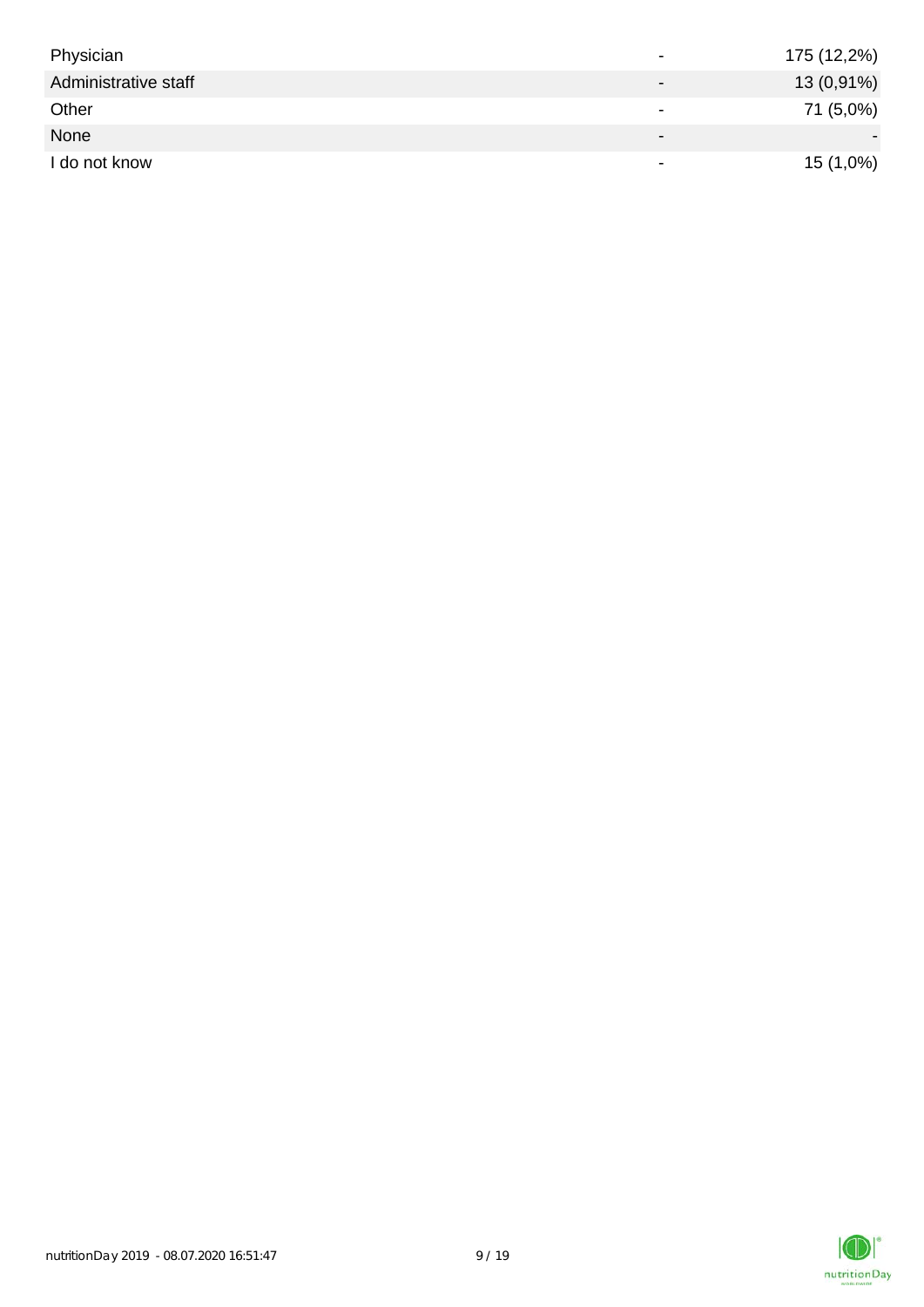|                                                                                         | <b>YOUR RESULTS</b> | <b>REFERENCE RESULTS</b> |
|-----------------------------------------------------------------------------------------|---------------------|--------------------------|
|                                                                                         |                     |                          |
| Total                                                                                   | 205                 | 27195                    |
| Age                                                                                     | 70 [58-81]          | 67 [53-78]               |
| Female                                                                                  | 102 (49,8%)         | 13525 (49,7%)            |
| Weight                                                                                  | 71,0±15,4           | $69,9+18,9$              |
| Height                                                                                  | $164 + 9$           | $165 \pm 10$             |
| <b>BMI</b>                                                                              | 26,3±5,5            | $25,5+5,9$               |
|                                                                                         |                     |                          |
| 1. This hospital admission was                                                          |                     |                          |
| planned                                                                                 | 45 (22,0%)          | 9881 (36,3%)             |
| an emergency                                                                            | 154 (75,1%)         | 14977 (55,1%)            |
| I do not know                                                                           | 6(2,9%)             | 2337 (8,6%)              |
| No answer given                                                                         |                     |                          |
|                                                                                         |                     |                          |
| 2a. Diagnosis at admission                                                              |                     |                          |
| 0100 Infectious and parasitic diseases                                                  | $11(5,4\%)$         | 2442 (9,0%)              |
| 0200 Neoplasms                                                                          | 34 (16,6%)          | 4873 (17,9%)             |
| 0300 Blood and bloodforming organs and the immune<br>mechanism                          | 32 (15,6%)          | 1724 (6,3%)              |
| 0400 Endocrine, nutritional and metabolic diseases                                      | 50 (24,4%)          | 3266 (12,0%)             |
| 0500 Mental health                                                                      | 8(3,9%)             | 1218 (4,5%)              |
| 0600 Nervous system                                                                     | 17 (8,3%)           | 2493 (9,2%)              |
| 0700 Eye and adnexa                                                                     | $4(2,0\%)$          | 339 (1,2%)               |
| 0800 Ear and mastoid process                                                            | 3(1,5%)             | 172 (0,63%)              |
| 0900 Circulatory system                                                                 | 47 (22,9%)          | 5629 (20,7%)             |
| 1000 Respiratory system                                                                 | 44 (21,5%)          | 4217 (15,5%)             |
| 1100 Digestive system                                                                   | 72 (35,1%)          | 6840 (25,2%)             |
| 1200 Skin and subcutaneous tissue                                                       | 6(2,9%)             | 1244 (4,6%)              |
| 1300 Musculoskeletal system and connective tissue                                       | $9(4, 4\%)$         | 4246 (15,6%)             |
| 1400 Genitourinary system                                                               | 36 (17,6%)          | 2809 (10,3%)             |
| 1500 Pregnancy, childbirth and the puerperium                                           |                     | 222 (0,82%)              |
| 1600 Conditions originating in the perinatal period                                     |                     | 36 (0,13%)               |
| 1700 Congenital/chromosomal abnormalities                                               |                     | 52 (0,19%)               |
| 1800 Symptoms, signs, abnormal clinical/lab findings                                    | $9(4, 4\%)$         | 1319 (4,9%)              |
| 1900 Injury, poisoning                                                                  | $4(2,0\%)$          | 724 (2,7%)               |
| 2000 External causes of morbidity and mortality (e.g.<br>transport accidents, assaults) | $3(1,5\%)$          | 671 (2,5%)               |
| 2100 Factors influencing health status and contact with<br>health services              | 7(3,4%)             | 990 (3,6%)               |
| No answer given                                                                         |                     |                          |

## **3. Which conditions/comorbidities does this patient have?**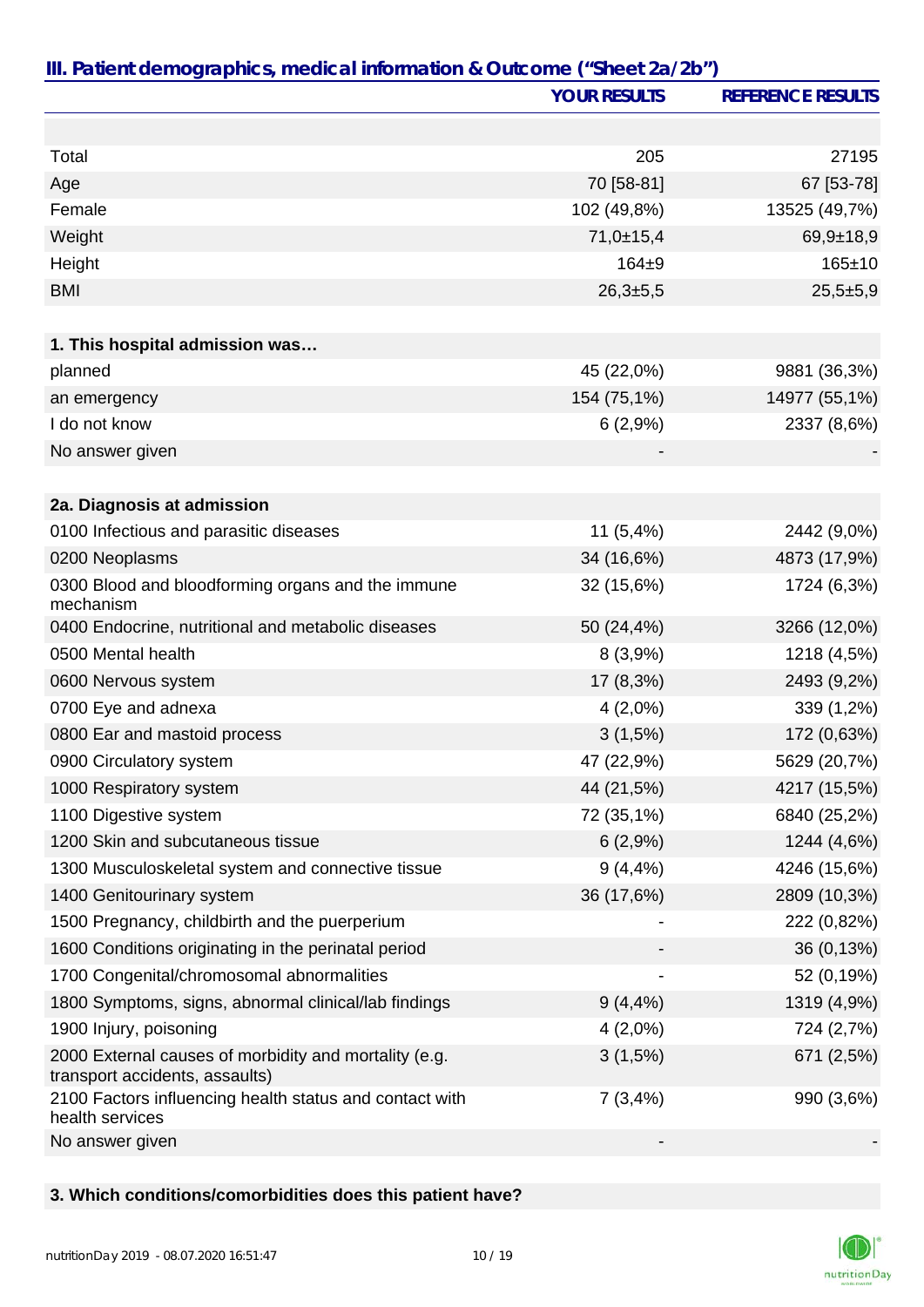| Cardiac insufficiency                                | 65 (34,6%)  | 5264 (21,3%)  |
|------------------------------------------------------|-------------|---------------|
| Myocardial infarction                                | 3(1,6%)     | 1338 (5,5%)   |
| Chronic lung disease                                 | 27 (14,6%)  | 3466 (14,1%)  |
| Cerebral vascular disease                            | 24 (12,8%)  | 2274 (9,3%)   |
| Peripheral vascular disease                          | 41 (21,5%)  | 2842 (11,6%)  |
| Chronic liver disease                                | 22 (11,8%)  | 1477 (6,1%)   |
| Chronic kidney disease                               | 34 (18,6%)  | 2817 (11,6%)  |
| <b>Diabetes</b>                                      | 74 (38,9%)  | 5968 (24,2%)  |
| Cancer                                               | 57 (30,0%)  | 5709 (23,2%)  |
| Infection                                            | 31 (16,8%)  | 3578 (14,6%)  |
| Dementia                                             | 21 (11,4%)  | 1229 (5,1%)   |
| Major depressive disorder                            | 21 (11,2%)  | 1233 (5,1%)   |
| Other chronic mental disorder                        | 15 (8,3%)   | 1229 (5,1%)   |
| Other chronic disease                                | 109 (55,1%) | 6369 (25,9%)  |
| None                                                 | 11(5,4%)    | 4869 (17,9%)  |
|                                                      |             |               |
| 4a. Previous operation during this hospital stay     |             |               |
| Yes, planned                                         | 1(0,49%)    | 5304 (19,5%)  |
| Yes, acute                                           |             | 1634 (6,0%)   |
| <b>No</b>                                            | 40 (19,5%)  | 17917 (65,9%) |
| I do not know                                        | 13 (6,3%)   | 313 (1,2%)    |
| Missing                                              | 151 (73,7%) | 2027 (7,5%)   |
|                                                      |             |               |
| Days since operation                                 |             | $3[1-11]$     |
|                                                      |             |               |
| 4b. Planned operation during this hospital stay      |             |               |
| Yes, today or tomorrow                               |             | 1998 (7,3%)   |
| Yes, later                                           | 1(0,49%)    | 1411 (5,2%)   |
| No                                                   | 37 (18,0%)  | 19908 (73,2%) |
| I do not know                                        | 15 (7,3%)   | 1082 (4,0%)   |
| Missing                                              | 152 (74,1%) | 2796 (10,3%)  |
|                                                      |             |               |
| 5. Previous ICU admission during this hospital stay? | $1(1,8\%)$  | 2731 (10,6%)  |
| (Yes)                                                |             |               |
| 6. Is this patient terminally ill?                   | 12 (5,9%)   | 1729 (6,4%)   |
|                                                      |             |               |
| 7. Fluid status                                      |             |               |
| Normal                                               | 144 (70,2%) | 20820 (76,6%) |
| Overloaded                                           | 18 (8,8%)   | 1466 (5,4%)   |
| Dehydrated                                           | 21 (10,2%)  | 1298 (4,8%)   |
| I do not know                                        | 22 (10,7%)  | 3611 (13,3%)  |
| Missing                                              |             |               |

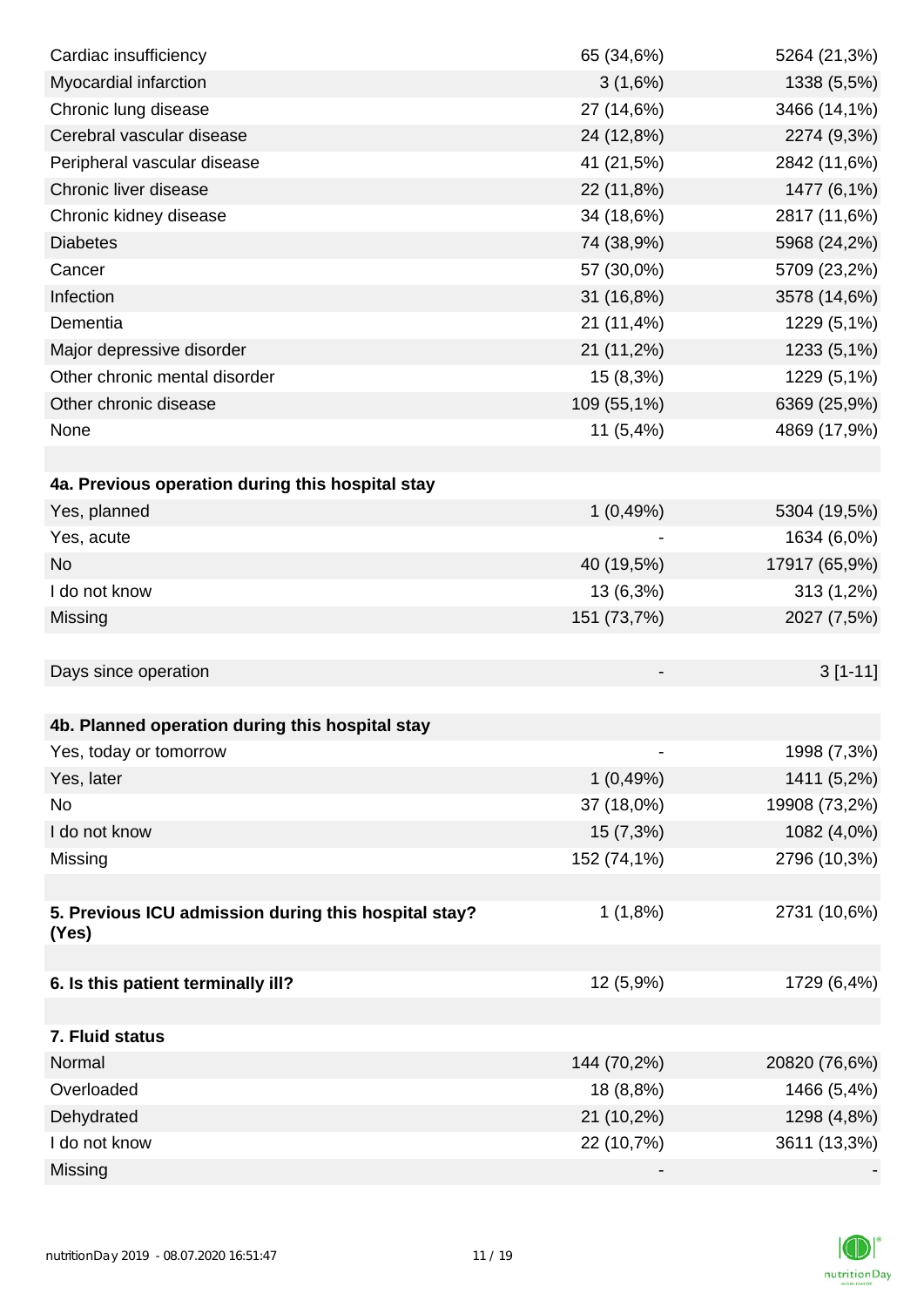| 8. Number of different medications planned                                               |             |               |
|------------------------------------------------------------------------------------------|-------------|---------------|
| Oral                                                                                     | $5[3-8]$    | $5[2-8]$      |
| Other                                                                                    | $5[4-7]$    | $2[1-4]$      |
|                                                                                          |             |               |
| 9. Was this patient identified as malnourished or at risk of malnutrition?               |             |               |
| Malnourished                                                                             | 12 (5,9%)   | 3264 (12,0%)  |
| At risk                                                                                  | 53 (25,9%)  | 4856 (17,9%)  |
| <b>No</b>                                                                                | 127 (62,0%) | 16820 (61,8%) |
| I do not know                                                                            | 13 (6,3%)   | 2255 (8,3%)   |
| Missing                                                                                  |             |               |
|                                                                                          |             |               |
| 10. IV Fluids                                                                            |             |               |
| Electrolyte solution (NaCl, Ringers lactate, etc)                                        | 20 (9,8%)   | 9496 (34,9%)  |
| 5% Glucose solution                                                                      | 13 (6,3%)   | 2615 (9,6%)   |
|                                                                                          |             |               |
| 11. Number of ONS drinks planned                                                         | $0 [0-2]$   | $0[0-0]$      |
|                                                                                          |             |               |
| 12. Nutrition intake                                                                     |             |               |
| Regular hospital food                                                                    | 138 (67,3%) | 15788 (58,1%) |
| Fortified/enriched hospital food                                                         | 19 (9,3%)   | 3133 (11,5%)  |
| Protein/energy supplement (e.g. ONS drinks)                                              | 35 (17,1%)  | 4012 (14,8%)  |
| <b>Enteral nutrition</b>                                                                 | 5(2,4%)     | 1315 (4,8%)   |
| Parenteral nutrition                                                                     | 2(0,98%)    | 1286 (4,7%)   |
| Special diet                                                                             | 54 (26,3%)  | 8834 (32,5%)  |
| None                                                                                     | $9(4, 4\%)$ | 1283 (4,7%)   |
|                                                                                          |             |               |
| 13a. All lines and Tubes                                                                 |             |               |
| <b>Central Venous</b>                                                                    | 12 (21,8%)  | 2360 (9,2%)   |
| Peripheral venous access                                                                 | 24 (43,6%)  | 12501 (48,7%) |
| Nasogastric                                                                              | 1(1,8%)     | 680 (2,6%)    |
| Nasojejunal                                                                              |             | 135 (0,53%)   |
| Nasoduadenal                                                                             |             | 99 (0,39%)    |
| Enterostoma                                                                              |             | 126 (0,49%)   |
| Percutaneous endoscopy/surgical gastrostomy                                              |             | 234 (0,91%)   |
| Percutaneous endoscopy/surgical jejunostomy                                              |             | 95 (0,37%)    |
| None                                                                                     | 169 (82,4%) | 12303 (45,2%) |
|                                                                                          |             |               |
| 13b. Were there complications with nutrition related lines<br>and tubes since admission? |             |               |
| Yes, previously                                                                          |             | 362 (1,3%)    |
| Yes, ongoing                                                                             | 1(0,49%)    | 227 (0,83%)   |
| <b>No</b>                                                                                | 39 (19,0%)  | 21227 (78,1%) |
| I do not know                                                                            | 13 (6,3%)   | 2312 (8,5%)   |
| Missing                                                                                  | 152 (74,1%) | 3067 (11,3%)  |

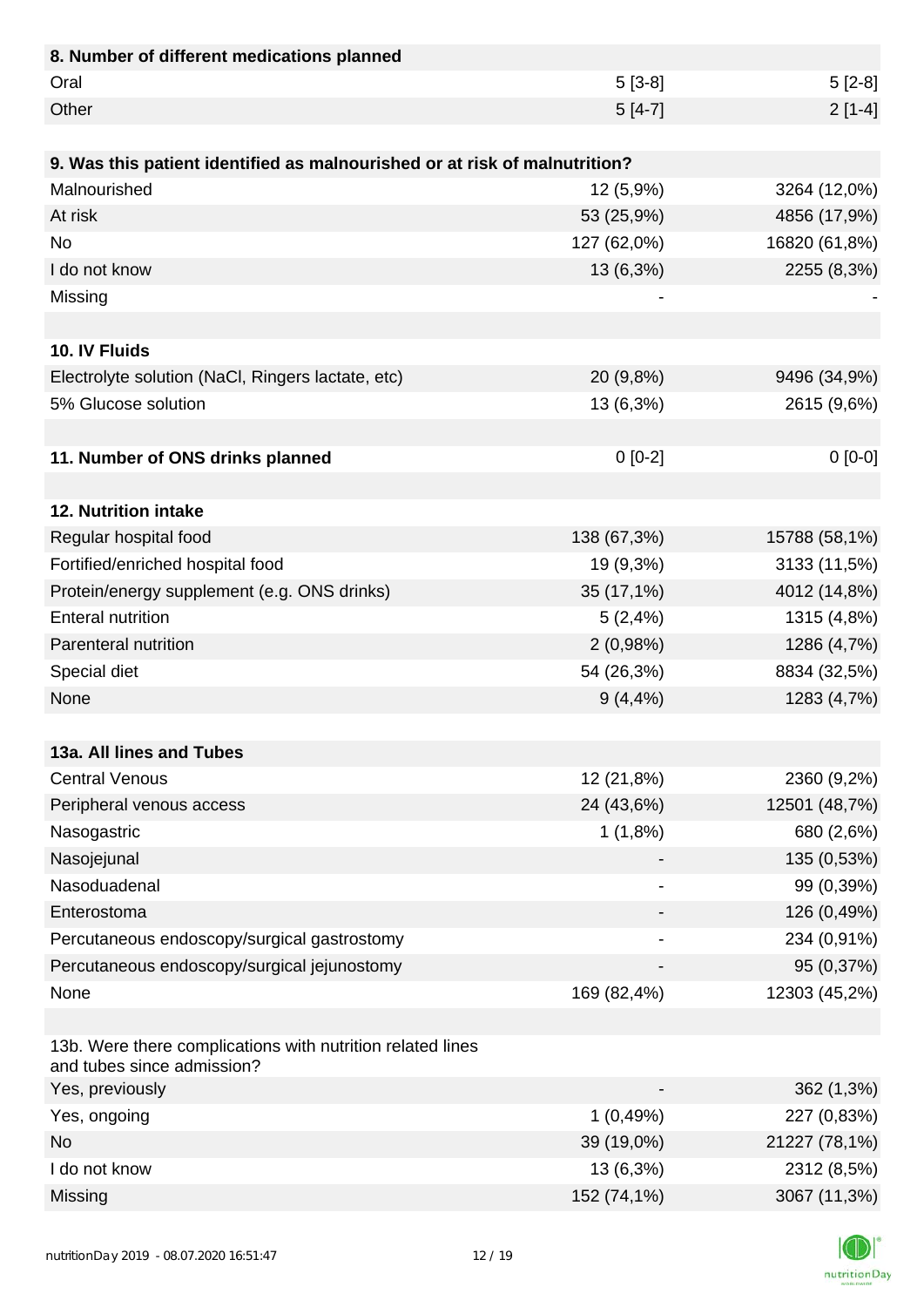| 14. Please indicate if any of the following was done for this patient since admission |             |               |
|---------------------------------------------------------------------------------------|-------------|---------------|
| Energy requirements were determined                                                   | 29 (52,7%)  | 9593 (37,3%)  |
| Protein requirements were determined                                                  | 24 (43,6%)  | 8543 (33,3%)  |
| Food/Nutrition intake was recorded in the patient record                              | 15 (27,3%)  | 11079 (43,1%) |
| Nutrition treatment plan was developed                                                | 24 (43,6%)  | 9042 (35,2%)  |
| Nutrition expert was consulted                                                        | 32 (58,2%)  | 9313 (36,3%)  |
| Malnutrition status is recorded in the patient record                                 | 4(7,3%)     | 8238 (32,1%)  |
| None                                                                                  |             |               |
|                                                                                       |             |               |
| 15a. Energy goal                                                                      |             |               |
| $< 500$ kcal                                                                          | 2(0,98%)    | 1046 (3,8%)   |
| 500-999 kcal                                                                          | 1(0,49%)    | 269 (0,99%)   |
| 1000-1499 kcal                                                                        | $4(2,0\%)$  | 2400 (8,8%)   |
| 1500-1999 kcal                                                                        | 29 (14,1%)  | 8218 (30,2%)  |
| >=2000 kcal                                                                           | 2(0,98%)    | 2704 (9,9%)   |
| Not determined                                                                        | 5(2,4%)     | 8749 (32,2%)  |
| I do not know                                                                         | 12 (5,9%)   | 2265 (8,3%)   |
| Missing                                                                               | 150 (73,2%) | 1544 (5,7%)   |
|                                                                                       |             |               |
| 15b. Energy intake                                                                    |             |               |
| $< 500$ kcal                                                                          | $4(2,0\%)$  | 1697 (6,2%)   |
| 500-999 kcal                                                                          | 2(0,98%)    | 1257 (4,6%)   |
| 1000-1499 kcal                                                                        | $11(5,4\%)$ | 3424 (12,6%)  |
| 1500-1999 kcal                                                                        | 21 (10,2%)  | 5999 (22,1%)  |
| >=2000 kcal                                                                           | 2(0,98%)    | 1448 (5,3%)   |
| Not determined                                                                        | 5(2,4%)     | 8533 (31,4%)  |
| I do not know                                                                         | 10 (4,9%)   | 3276 (12,0%)  |
| Missing                                                                               | 150 (73,2%) | 1561 (5,7%)   |
|                                                                                       |             |               |
| 16. Since admission, this patient's health status has                                 |             |               |
| Improved                                                                              | 18 (8,8%)   | 12837 (47,2%) |
| Deteriorated                                                                          | 8(3,9%)     | 1433 (5,3%)   |
| Remained the same                                                                     | 11 $(5,4%)$ | 7057 (25,9%)  |
| This patient has just been admitted                                                   | 2(0,98%)    | 1699 (6,2%)   |
| I do not know                                                                         | 16 (7,8%)   | 2663 (9,8%)   |
| Missing                                                                               | 150 (73,2%) | 1506 (5,5%)   |
|                                                                                       |             |               |
| Length of hospital stay (days)                                                        | 15 [8-23]   | 12 [6-23]     |
|                                                                                       |             |               |
| <b>Outcome Code</b>                                                                   |             |               |
| 1= Still in the hospital                                                              | 34 (16,6%)  | 2601 (9,6%)   |
| 2= Transferred to another hospital                                                    | 5(2,4%)     | 571 (2,1%)    |
| 3= Transferred to long term care                                                      | 7(3,4%)     | 1107 (4,1%)   |
| 0.0720011157117<br>$H = 11.25$                                                        | 12/10       |               |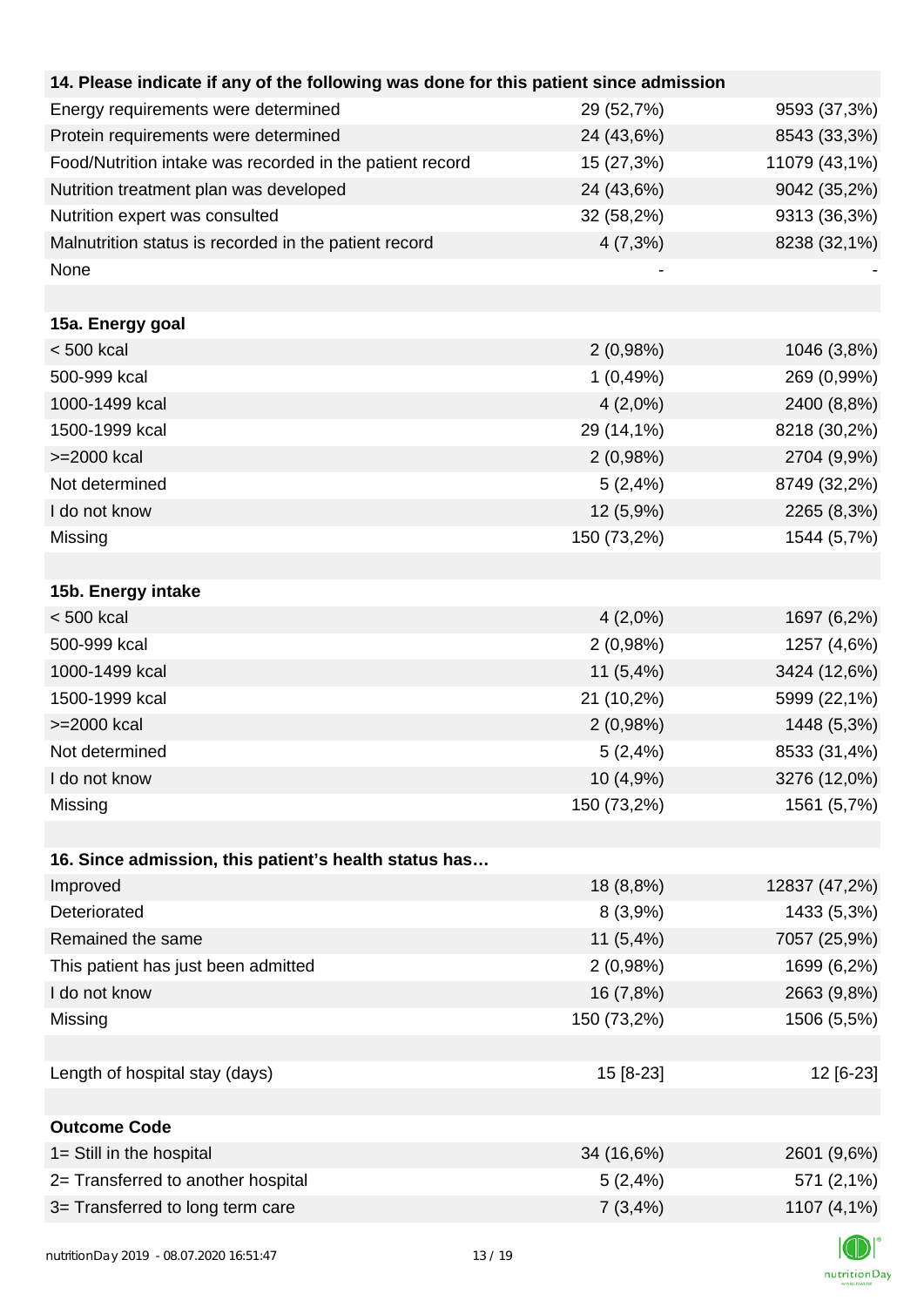| 4= Rehabilitation                    | 1(0,49%)    | 1222 (4,5%)   |
|--------------------------------------|-------------|---------------|
| 5= Discharged home                   | 146 (71,2%) | 20149 (74,1%) |
| $6 = Death$                          | 12 (5,9%)   | 845 (3,1%)    |
| $7 =$ Others                         |             | 507 (1,9%)    |
| Missing                              |             | 193 (0,71%)   |
|                                      |             |               |
| <b>Readmitted since ND</b>           |             |               |
| $1 = No$                             | 132 (77,2%) | 18115 (75,8%) |
| 2= Yes, same hospital planned        | $3(1,8\%)$  | 1637 (6,9%)   |
| 3= Yes, same hospital unplanned      | 12 (7,0%)   | 1465 (6,1%)   |
| 4= Yes, different hospital planned   |             | 112 (0,47%)   |
| 5= Yes, different hospital unplanned |             | 112 (0,47%)   |
| 6= Unknown                           | 1(0,58%)    | 796 (3,3%)    |
| <b>Missing</b>                       | 22 (12,9%)  | 1597 (6,7%)   |

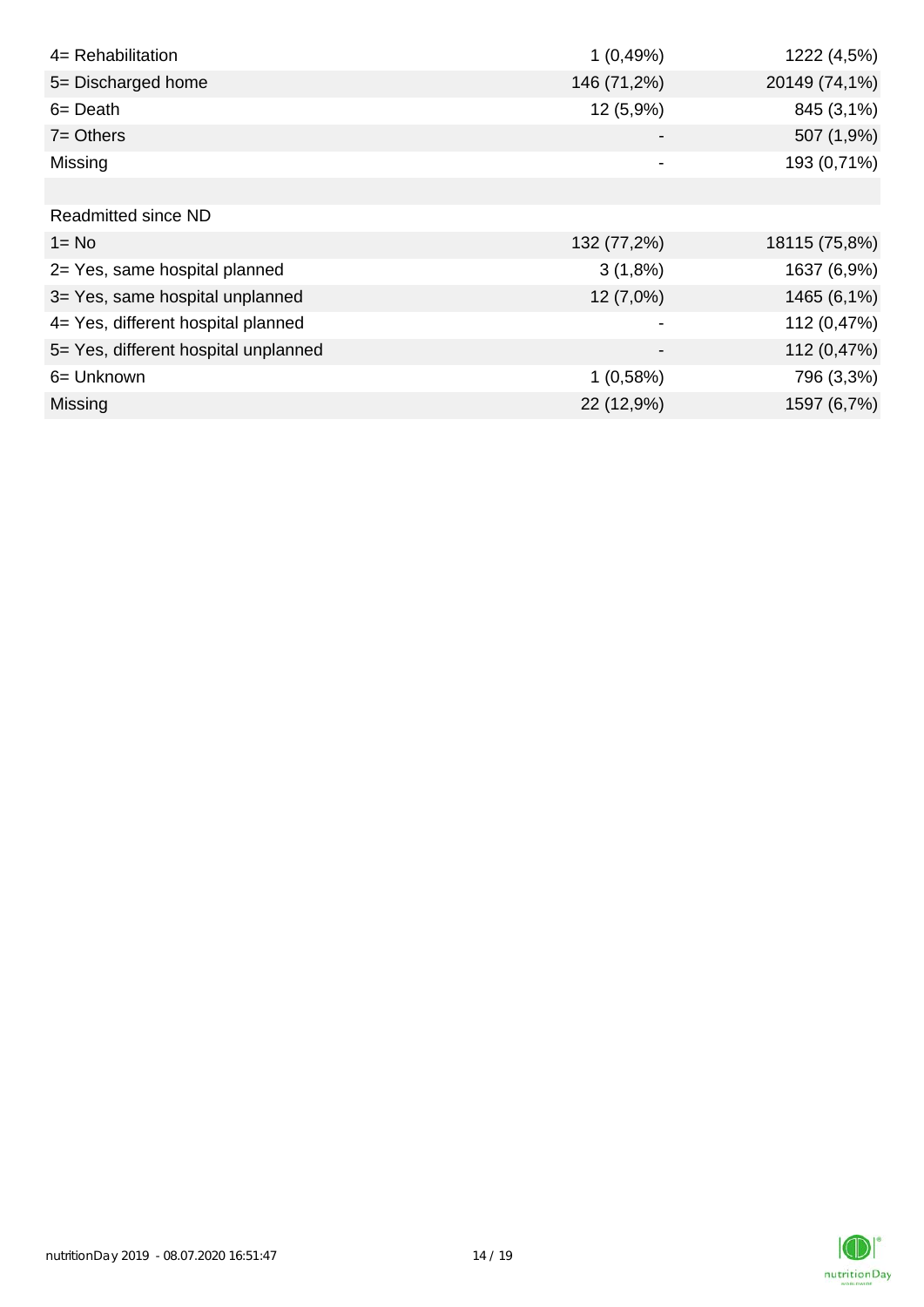|                                                                                   | <b>YOUR RESULTS</b> | <b>REFERENCE RESULTS</b> |
|-----------------------------------------------------------------------------------|---------------------|--------------------------|
|                                                                                   |                     |                          |
| 1. What are your typical dietary habits?                                          |                     |                          |
| No special dietary habits                                                         | 28 (13,7%)          | 17526 (66,5%)            |
| I am vegetarian                                                                   | 2(0,98%)            | 510 (1,9%)               |
| I adhee to a vegan diet                                                           |                     | 193 (0,73%)              |
| I eat gluten-free diet                                                            |                     | 244 (0,93%)              |
| I avoid added sugars                                                              | $4(2,0\%)$          | 3934 (14,9%)             |
| I avoid carbohydrates                                                             | 3(1,5%)             | 1502 (5,7%)              |
| I eat a low fat-diet                                                              | 8(3,9%)             | 2899 (11,0%)             |
| I am lactose intolerant                                                           |                     | 946 (3,6%)               |
| Other special diet due to intolerances/allergies                                  | 3(1,5%)             | 469 (1,8%)               |
| Other                                                                             |                     | 1854 (7,0%)              |
| No answer given                                                                   | 164 (80,4%)         | 1891 (7,2%)              |
| 2. Where did you live before your current hospital admission?                     |                     |                          |
| At home                                                                           | 33 (16,2%)          | 22025 (83,6%)            |
| In a nursing home or other live-in facility                                       | 1(0,49%)            | 836 (3,2%)               |
| I was transferred from another hospital                                           | $4(2,0\%)$          | 1411 (5,4%)              |
| Other                                                                             | 2(0,98%)            | 374 (1,4%)               |
| Missing                                                                           | 164 (80,4%)         | 1694 (6,4%)              |
|                                                                                   |                     |                          |
| 3. In general, are you able to walk?                                              |                     |                          |
| Yes                                                                               | 27 (13,2%)          | 16014 (60,8%)            |
| Yes, with someone's help                                                          | 6(2,9%)             | 2580 (9,8%)              |
| Yes, independently using a cane, walker, or crutches                              | 5(2,5%)             | 3466 (13,2%)             |
| No, I have a wheelchair                                                           | 1(0,49%)            | 1033 (3,9%)              |
| No, I am bedridden                                                                |                     | 1462 (5,6%)              |
| Missing                                                                           | 165 (80,9%)         | 1785 (6,8%)              |
|                                                                                   |                     |                          |
| 4. In general, how would you say your health is?                                  |                     |                          |
| Very good                                                                         | 2(0,98%)            | 1854 (7,0%)              |
| Good                                                                              | 7(3,4%)             | 8966 (34,0%)             |
| Fair                                                                              | 14 (6,9%)           | 9409 (35,7%)             |
| Poor                                                                              | $11(5,4\%)$         | 3513 (13,3%)             |
| Very poor                                                                         | 5(2,5%)             | 824 (3,1%)               |
| Missing                                                                           | 165 (80,9%)         | 1774 (6,7%)              |
|                                                                                   |                     |                          |
| 5. Over the last 12 months prior to your current hospital admission approximately |                     |                          |
| how many times have you seen a doctor?                                            | 4 [2-10]            | $5[2-10]$                |

| TOW THATLY WITCS HAVE YOU SEEN A GOCTON!                                             | $412 - 101$ | $UZ$ -171 |
|--------------------------------------------------------------------------------------|-------------|-----------|
| how many times have you been admitted to the<br>hospital (Emergency room, any ward)? | $2$ [1-3]   | $1$ [0-2] |

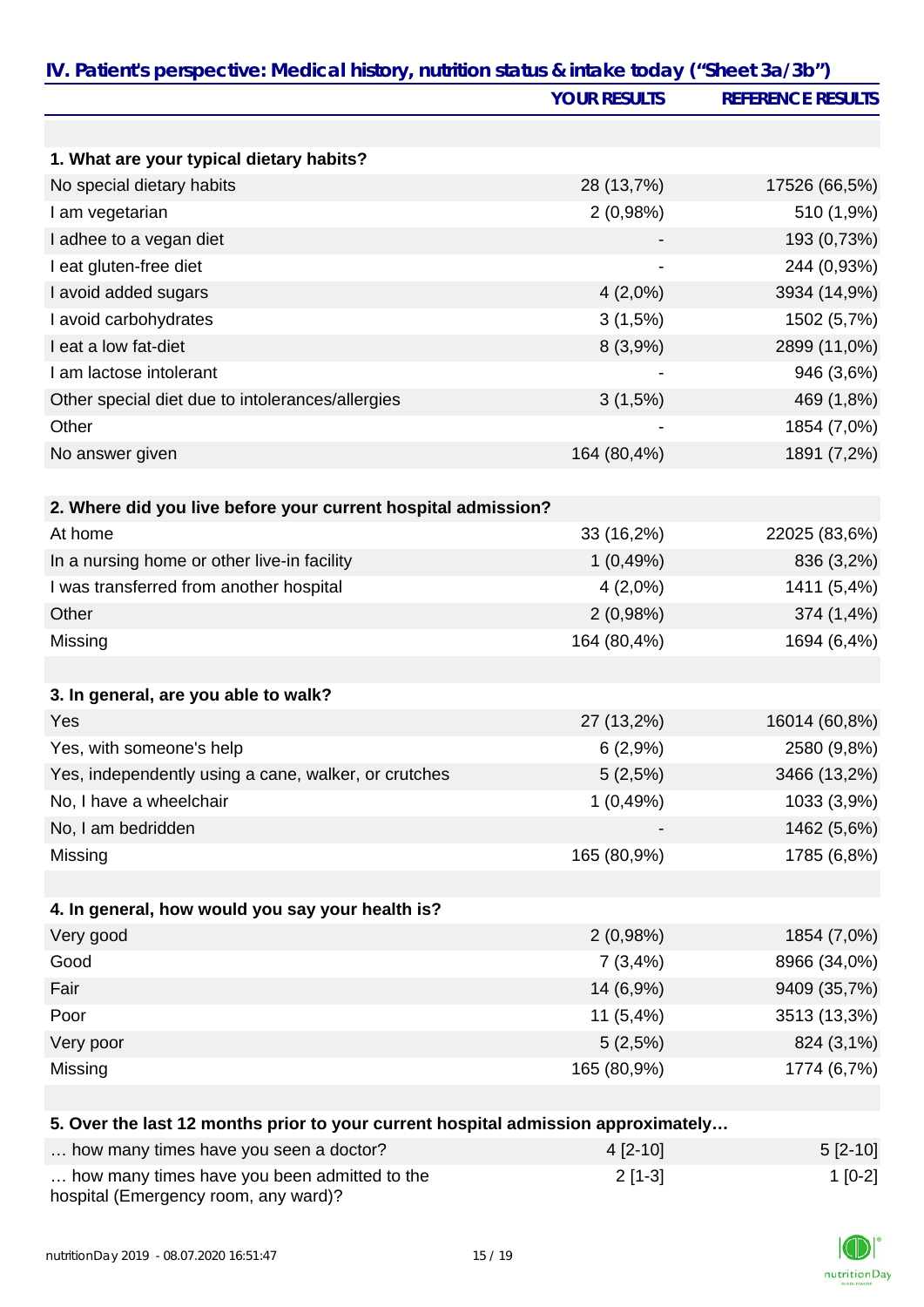| how many nights in total have you spent in hospital? | 10 [4-20] | $5[0-15]$ |
|------------------------------------------------------|-----------|-----------|
|------------------------------------------------------|-----------|-----------|

| 6. How many different medications do you take routinely each day (prior to hospitalisation)? |             |               |
|----------------------------------------------------------------------------------------------|-------------|---------------|
| $1 - 2$                                                                                      | 5(2,5%)     | 4936 (18,7%)  |
| $3-5$                                                                                        | $11(5,4\%)$ | 6672 (25,3%)  |
| More than 5                                                                                  | 13 (6,4%)   | 7906 (30,0%)  |
| None                                                                                         | 6(2,9%)     | 3926 (14,9%)  |
| I do not know                                                                                | 3(1,5%)     | 1077 (4,1%)   |
| Missing                                                                                      | 166 (81,4%) | 1823 (6,9%)   |
| 7. Do you have health insurance?                                                             |             |               |
| Yes, private insurance only                                                                  | 6(2,9%)     | 4253 (16,1%)  |
| Yes, public insurance only                                                                   | 7(3,4%)     | 12350 (46,9%) |
| Yes, both                                                                                    | 1(0,49%)    | 3229 (12,3%)  |
| None                                                                                         | 24 (11,8%)  | 2938 (11,2%)  |
| I prefer not to answer                                                                       | 1(0,49%)    | 1314 (5,0%)   |
| Missing                                                                                      | 165 (80,9%) | 2256 (8,6%)   |
|                                                                                              |             |               |
| 8. What was your weight 5 years ago?                                                         | 75 [65-82]  | 72 [60-85]    |
| I do not know                                                                                | 10 (4,9%)   | 6267 (23,8%)  |
|                                                                                              |             |               |
| 9a. Have you lost weight within the last 3 months?                                           |             |               |
| Yes, intentionally                                                                           | 5(2,5%)     | 2468 (9,4%)   |
| Yes, unintentionally                                                                         | 107 (52,5%) | 10065 (38,2%) |
| No, my weight stayed the same                                                                | 57 (27,9%)  | 7869 (29,9%)  |
| No, I gained weight                                                                          | $9(4, 4\%)$ | 2857 (10,8%)  |
| I do not know                                                                                | 24 (11,8%)  | 2512 (9,5%)   |
| Missing                                                                                      | 2(0,98%)    | 569 (2,2%)    |
| 9b. If yes, how many kg did you lose?                                                        | $6[4-10]$   | $6[4-10]$     |
| I do not know                                                                                | 39 (34,8%)  | 1997 (15,9%)  |
|                                                                                              |             |               |
| 10. Did you know about your hospitalisation two days<br>before admission? (Yes)              | 10 (26,3%)  | 9602 (40,6%)  |
|                                                                                              |             |               |
| 11. Please indicate if you                                                                   |             |               |
| were weighed at admission                                                                    | 24 (61,5%)  | 14112 (57,4%) |
| were informed about your nutrition status                                                    | 19 (51,4%)  | 8364 (34,3%)  |
| were informed about nutrition care options                                                   | 15 (39,5%)  | 7769 (31,9%)  |
| received special nutrition care                                                              | 21 (55,3%)  | 7463 (30,7%)  |
|                                                                                              |             |               |
| 12 How well have you eaten in the week before you were admitted to the hospital?             |             |               |

| <b>12. How well have you eaten in the week before you were admitted to the hospital?</b> |             |               |
|------------------------------------------------------------------------------------------|-------------|---------------|
| More than normal                                                                         | $2(0,99\%)$ | 1163 (4,4%)   |
| Normal                                                                                   | 115 (56,7%) | 15832 (60,4%) |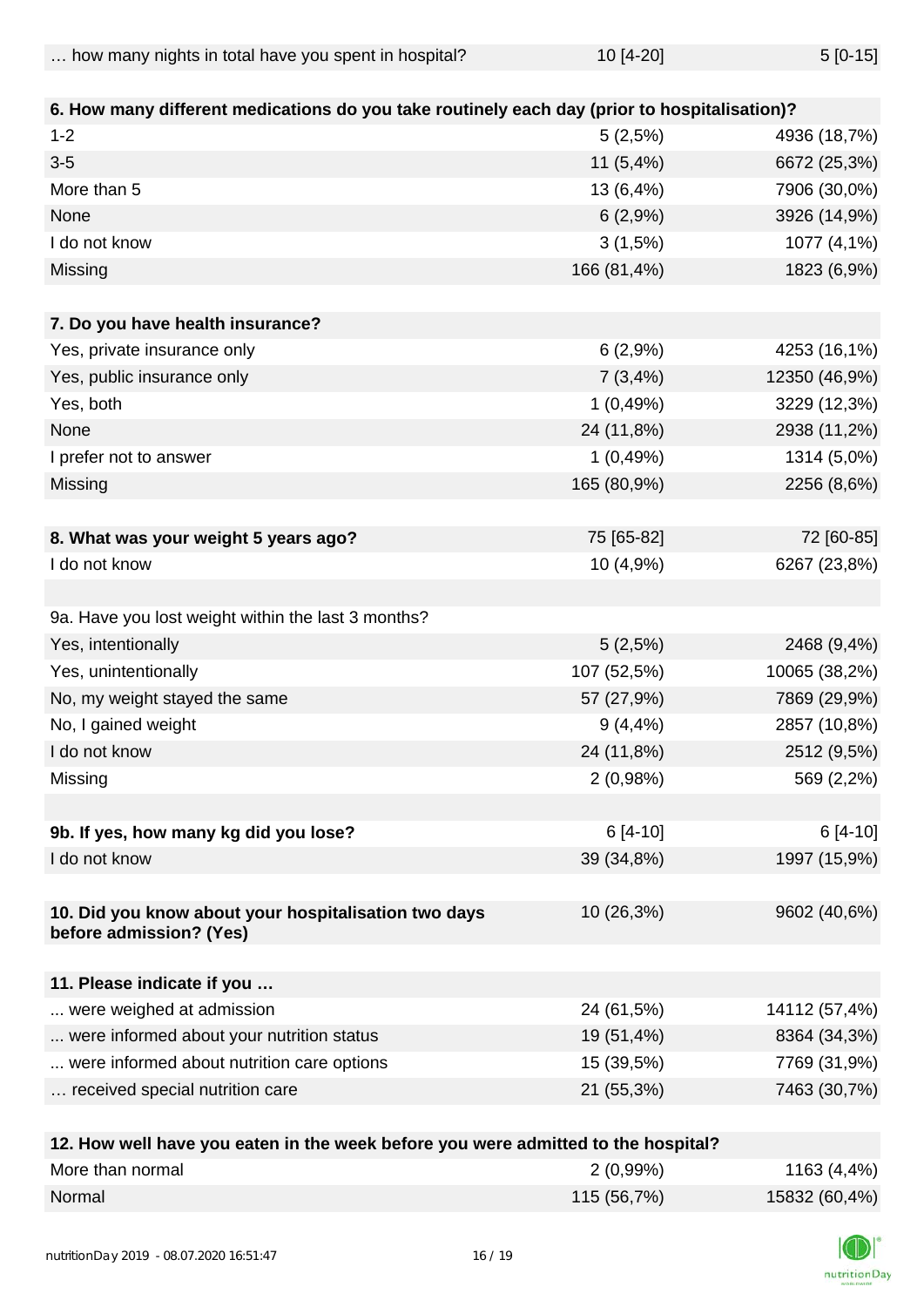| About 3/4 of normal                                                                         | 22 (10,8%)               | 2728 (10,4%)                  |
|---------------------------------------------------------------------------------------------|--------------------------|-------------------------------|
| About half of normal                                                                        | 28 (13,8%)               | 3287 (12,5%)                  |
| About a quarter to nearly nothing                                                           | 31 (15,3%)               | 2496 (9,5%)                   |
| I do not know                                                                               | $4(2,0\%)$               | 264 (1,0%)                    |
| Missing                                                                                     | 1(0,49%)                 | 443 (1,7%)                    |
|                                                                                             |                          |                               |
| 13. In general, how satisfied are you with the food at the hospital?                        |                          |                               |
| Very satisfied                                                                              | $4(2,0\%)$               | 6066 (23,1%)                  |
| Somewhat satisfied                                                                          | 12 (5,9%)                | 8166 (31,2%)                  |
| <b>Neutral</b>                                                                              | 7(3,4%)                  | 4867 (18,6%)                  |
| <b>Dissatisfied</b>                                                                         | $6(3,0\%)$               | 2103 (8,0%)                   |
| Very dissatisfied                                                                           | 8(3,9%)                  | 726 (2,8%)                    |
| I do not know                                                                               | 15 (7,4%)                | 2021 (7,7%)                   |
| Missing                                                                                     | 151 (74,4%)              | 2264 (8,6%)                   |
|                                                                                             |                          |                               |
| 14. Did you get any help with eating TODAY?                                                 |                          |                               |
| Yes, from family or friends                                                                 | $4(2,0\%)$               | 2448 (9,3%)                   |
| Yes, from hospital staff                                                                    | 3(1,5%)                  | 1670 (6,4%)                   |
| No                                                                                          | 32 (15,8%)               | 19193 (73,2%)                 |
| I do not know                                                                               | 13 (6,4%)                | $302(1,2\%)$                  |
| Missing                                                                                     | 151 (74,4%)              | 2600 (9,9%)                   |
|                                                                                             |                          |                               |
| 15. Were you able to eat without interruption TODAY?                                        | 29 (59,2%)               | 17231 (74,2%)                 |
| (Yes)                                                                                       |                          |                               |
|                                                                                             |                          |                               |
| 16a. Please indicate how much hospital food you ate for lunch or dinner TODAY:<br>About all |                          |                               |
| 1/2                                                                                         | 87 (42,9%)               | 12095 (46,1%)<br>6486 (24,7%) |
| 1/4                                                                                         | 43 (21,2%)               |                               |
| Nothing                                                                                     | 29 (14,3%)<br>42 (20,7%) | 3353 (12,8%)                  |
|                                                                                             | $2(0,99\%)$              | 3130 (11,9%)<br>1149 (4,4%)   |
| Missing                                                                                     |                          |                               |
| 16b. The portion size of the meal I ordered TODAY was                                       |                          |                               |
| Standard                                                                                    | 21 (10,3%)               | 15979 (61,0%)                 |
| Smaller                                                                                     | 1(0,49%)                 | 2367 (9,0%)                   |
| Larger                                                                                      | 3(1,5%)                  | 1119 (4,3%)                   |
| I do not know                                                                               | 16 (7,9%)                | 2429 (9,3%)                   |
| Missing                                                                                     | 162 (79,8%)              | 4319 (16,5%)                  |
|                                                                                             |                          |                               |
| 17. If you did not eat everything of your meal, please tell us why:                         |                          |                               |
| I did not like the type of food offered                                                     | 21 (18,4%)               | 2061 (15,9%)                  |
| I did not like the smell/taste of the food                                                  | $6(5,3\%)$               | 1569 (12,1%)                  |
| The food did not fit my cultural/religious preferences                                      | 2(1,8%)                  | 143 (1,1%)                    |
| The food was too hot                                                                        |                          | 59 (0,45%)                    |
|                                                                                             |                          |                               |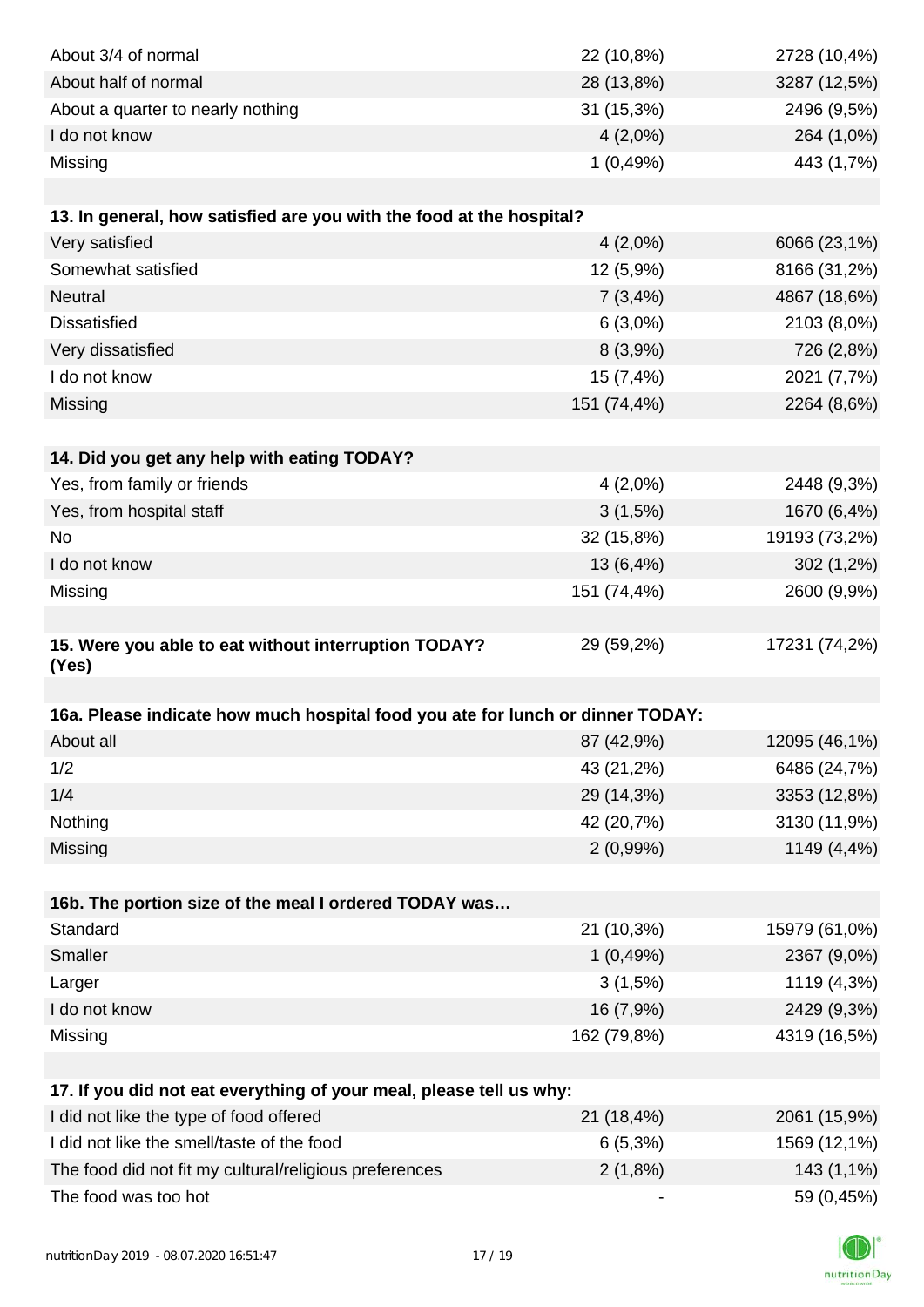| The food was too cold                              | 1(0,88%)                 | 296 (2,3%)   |
|----------------------------------------------------|--------------------------|--------------|
| Due to food allergy/intolerance                    | -                        | 96 (0,74%)   |
| I was not hungry at that time                      | 12 (10,5%)               | 2205 (17,0%) |
| I do not have my usual appetite                    | 34 (29,8%)               | 3830 (29,5%) |
| I have problems chewing/swallowing                 | $6(5,3\%)$               | 761 (5,9%)   |
| I normally eat less than what was served           | $6(5,3\%)$               | 1427 (11,0%) |
| I had nausea/vomiting                              | 3(2,6%)                  | 1029 (7,9%)  |
| I was too tired                                    | $5(4, 4\%)$              | 789 (6,1%)   |
| I cannot eat without help                          | $\overline{\phantom{a}}$ | 208 (1,6%)   |
| I was not allowed to eat                           | 15 (13,2%)               | 1289 (9,9%)  |
| I had an exam, surgery, or test and missed my meal | 9(7,9%)                  | 766 (5,9%)   |
| I did not get requested food                       | -                        | 139 (1,1%)   |
| No answer given                                    | $10(8,8\%)$              | 1829 (14,1%) |
|                                                    |                          |              |

## **18. Enter the number of glasses/cups of the drinks you consumed in the last 24 hours**

| Water                                                               | $3[2-4]$                 | $3[2-5]$     |  |  |
|---------------------------------------------------------------------|--------------------------|--------------|--|--|
| Tea                                                                 | $2[1-2]$                 | $1[0-2]$     |  |  |
| Coffee                                                              | $1[1-2]$                 | $1[1-2]$     |  |  |
| <b>Milk</b>                                                         | $1[1-2]$                 | $1[0-1]$     |  |  |
| Fruit juice                                                         | $1[1-2]$                 | $1[0-2]$     |  |  |
| Soft drinks                                                         |                          | $0[0-1]$     |  |  |
| <b>Nutrition drink</b>                                              | $2[1-2]$                 | $0[0-1]$     |  |  |
| Other                                                               | $\overline{\phantom{a}}$ | $0[0-1]$     |  |  |
|                                                                     |                          |              |  |  |
| 19a. Did you eat any food apart from hospital food<br><b>TODAY?</b> | 10 (20,8%)               | 6580 (28,9%) |  |  |
|                                                                     |                          |              |  |  |
| 19b. If yes, what did you eat?                                      |                          |              |  |  |
| Sweet snacks                                                        | $3(30,0\%)$              | 1928 (29,3%) |  |  |
| Salty snacks                                                        | $2(20,0\%)$              | 749 (11,4%)  |  |  |
| Homemade food                                                       | $1(10,0\%)$              | 963 (14,6%)  |  |  |
| <b>Fruits</b>                                                       | $3(30,0\%)$              | 2551 (38,8%) |  |  |
| Dairy products                                                      | $1(10,0\%)$              | 724 (11,0%)  |  |  |
| Food delivered/restaurant                                           | $1(10,0\%)$              | 293 (4,5%)   |  |  |
| Sandwich                                                            | $1(10,0\%)$              | 421 (6,4%)   |  |  |
| Other                                                               | $1(10,0\%)$              | 1042 (15,8%) |  |  |
|                                                                     |                          |              |  |  |
| 20. How has your food intake changed since your hospital admission? |                          |              |  |  |

| For their that your tool minime changed onles your hooping admitioner. |             |               |
|------------------------------------------------------------------------|-------------|---------------|
| Increased                                                              | 7(3,4%)     | 3706 (14,1%)  |
| Decreased                                                              | 15 (7,4%)   | 7774 (29,7%)  |
| Stayed the same                                                        | $10(4,9\%)$ | 10331 (39,4%) |
| I do not know                                                          | 16 (7,9%)   | 1690 (6,4%)   |
| Missing                                                                | 155 (76,4%) | 2712 (10,3%)  |